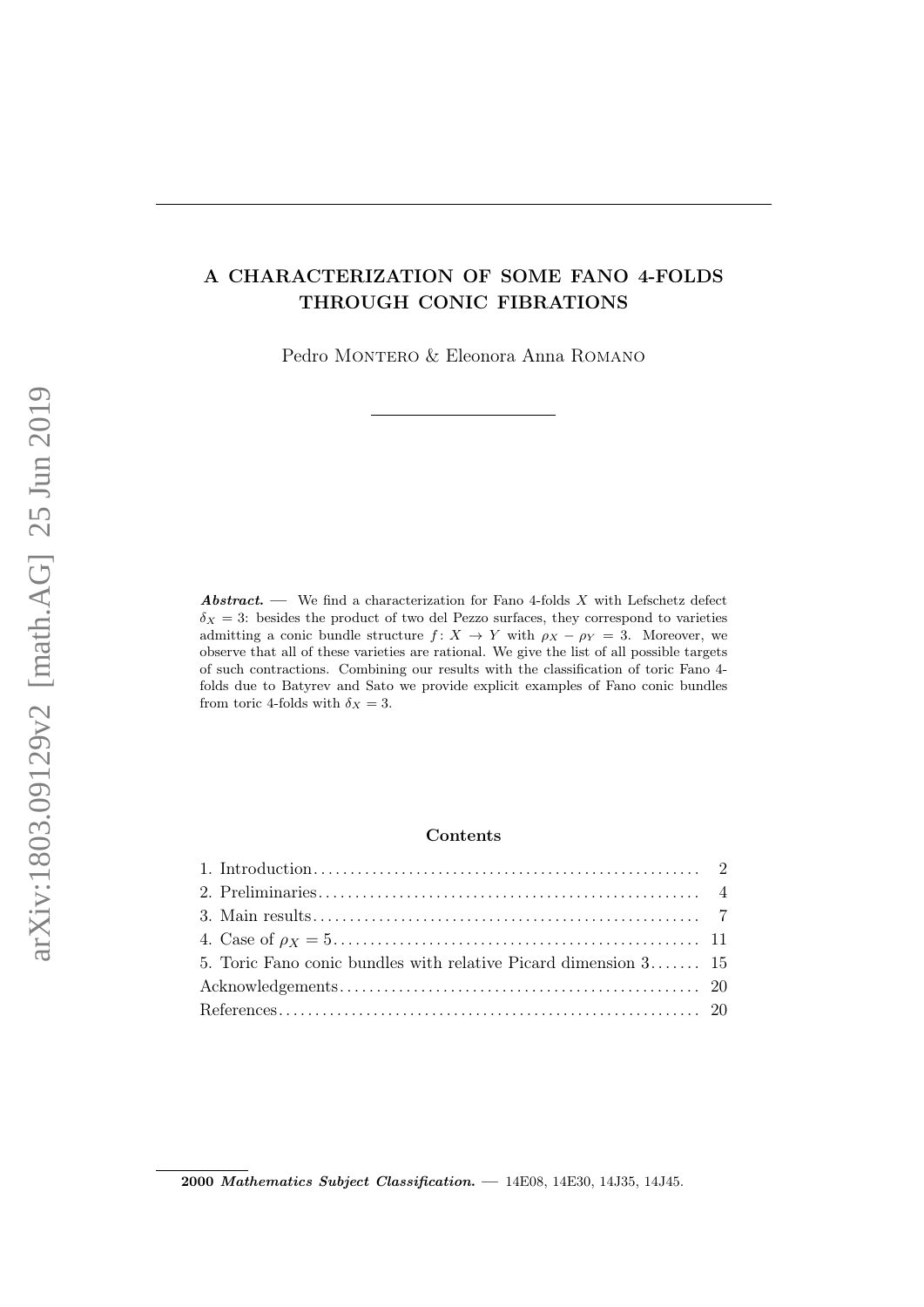### 1. Introduction

Let X be a complex smooth Fano variety of dimension n. Let us denote by  $\mathcal{N}_1(X)$ the R-vector space of one-cycles with real coefficients, modulo numerical equivalence, whose dimension is the *Picard number*  $\rho_X$ .

Let  $D \subset X$  be a prime divisor. The inclusion  $i: D \hookrightarrow X$  induces a pushforward of one-cycles  $i_* \colon \mathcal{N}_1(D) \to \mathcal{N}_1(X)$ . We set  $\mathcal{N}_1(D, X) := i_*(\mathcal{N}_1(D)) \subseteq \mathcal{N}_1(X)$ , which is the linear subspace of  $\mathcal{N}_1(X)$  spanned by numerical classes of curves contained in D. In [9] Casagrande introduced the following invariant, called Lefschetz defect:

 $\delta_X := \max\{\operatorname{codim} \mathcal{N}_1(D,X) \mid D \subset X \text{ prime divisor}\}.$ 

This invariant allows to deduce many features about the variety. Indeed, in [9, Theorem 1.1] Casagrande proved that if  $\delta_X \geq 4$  then  $X \cong S \times T$ , where S is a del Pezzo surface and T is a  $(n-2)$ -dimensional smooth Fano variety. We refer the reader to [9] and [12] for the properties of  $\delta_X$ . In [27] Romano studied non-elementary Fano conic bundles, namely fiber type contractions  $f: X \to Y$  with X as above, such that the fibers of f are one-dimensional, and  $\rho_X - \rho_Y > 1$ . We recall that in this case Y is a smooth variety by [1, Theorem 3.1] (see also [29, Theorem 3.1.3]).

An important point for our purposes is that if  $X$  admits a conic bundle structure  $f: X \to Y$  with relative Picard dimension  $r := \rho_X - \rho_Y \geq 3$ , there is a relation between r and  $\delta_X$ . More precisely, it is possible to find some lower-bounds for  $\delta_X$  in terms of the relative Picard dimension of f. For instance, under this assumption we get  $\delta_X \ge r - 1$  by [27, Lemma 3.10].

In this paper we focus on the case in which  $X$  is a Fano 4-fold, namely a 4dimensional complex smooth Fano variety. Our main goal is to find a characterization in terms of the Lefschetz defect of some Fano 4-folds admitting a conic fibration.

The first case of main interest is when  $\delta_X = 3$ . Indeed if  $\delta_X \geq 4$ , we have already observed that  $X \cong S_1 \times S_2$  where each  $S_i$  is a del Pezzo surface. In this situation all conic bundle structures are well known, and it is easy to find bounds for  $\delta_X$ . We refer the reader to Proposition 3.1 and Remark 3.2 for details.

When X is a Fano manifold with  $\delta_X = 3$ , in the proof of [9, Theorem 1.1 (ii)] Casagrande showed that there exists a conic bundle structure  $f: X \rightarrow Y$  where  $\rho_X - \rho_Y = 3$ . In this paper we prove that the converse holds for Fano 4-folds such that  $X \not\cong S_1 \times S_2$ , where each  $S_i$  is a del Pezzo surface. Combining what is already known with our results, we formulate the main Theorem of this paper as follows.

**Theorem 1.1.** — Let X be a Fano 4-fold such that  $X \ncong S_1 \times S_2$ , where each  $S_i$  is a del Pezzo surface. Then  $\delta_X = 3$  if and only if there exists a conic bundle  $f: X \to Y$ such that  $\rho_X - \rho_Y = 3$ .

As we have already stressed, in order to prove Theorem 1.1 we are left to investigate in more details conic bundles of Fano 4-folds, with relative Picard dimension 3. By [33, Corollary of Proposition 4.3] the target of such contraction is a Fano 3-fold. One of the main ingredient is the following result where we give the list of all possible targets of such contractions.

**Proposition 1.2.** — Let  $f: X \to Y$  be a Fano conic bundle, where  $\dim(X) = 4$ and  $\rho_X - \rho_Y = 3$ . Then  $5 \le \rho_X \le 13$ . Moreover:

(a) If  $\rho_X = 5$ , then Y is one of the following Fano 3-folds:  $Y \cong \mathbb{P}^1 \times \mathbb{P}^2$ ;  $Y \cong$  $\mathbb{P}_{\mathbb{P}^2}(\mathcal{O}\oplus\mathcal{O}(1))\colon Y\cong \mathbb{P}_{\mathbb{P}^2}(\mathcal{O}\oplus\mathcal{O}(2)).$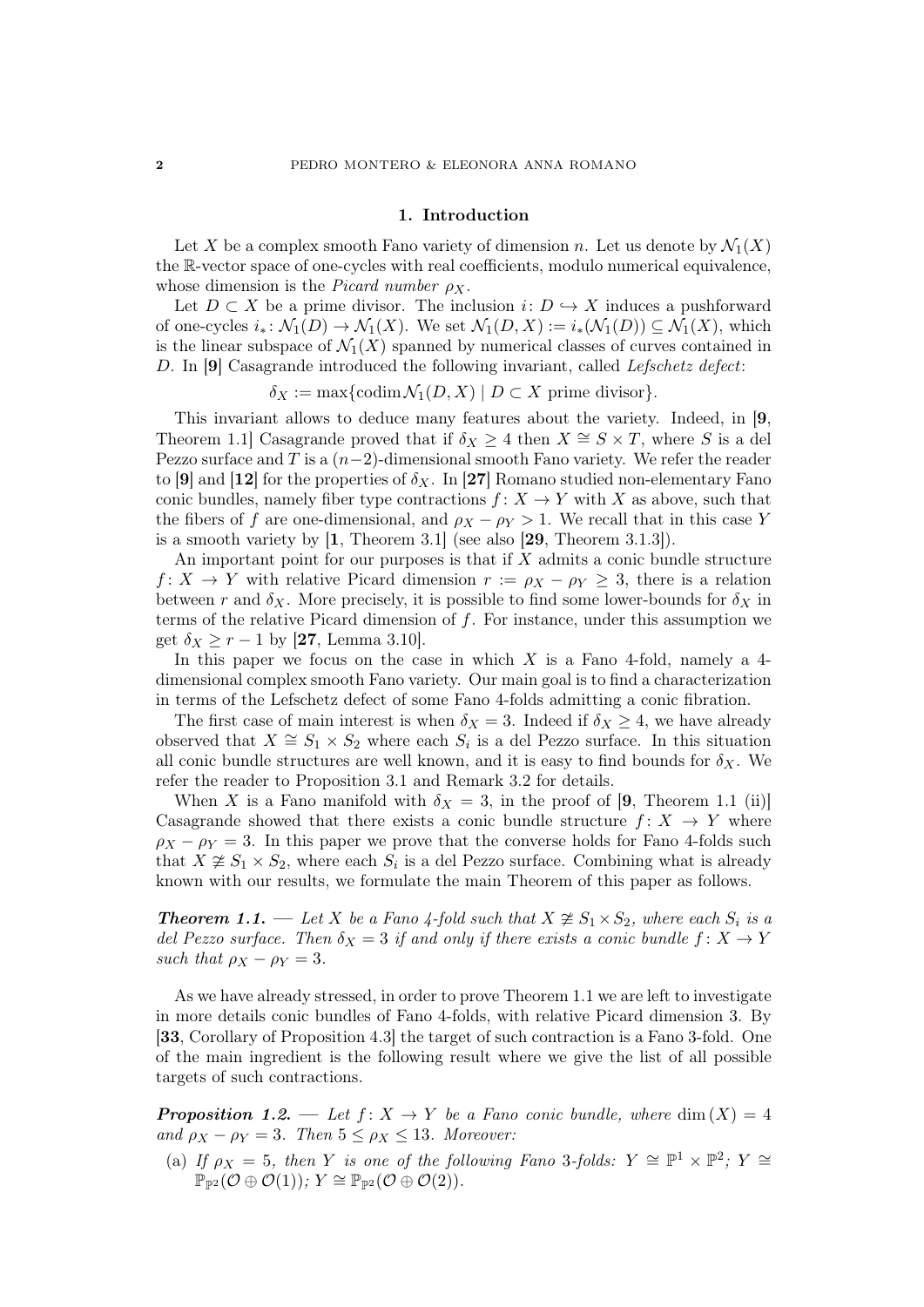(b) If  $\rho_X = 6$ , then Y is one of the following Fano 3-folds:  $Y \cong \mathbb{P}^1 \times \mathbb{P}^1 \times \mathbb{P}^1$ ;  $Y\cong \mathbb{F}_1\times \mathbb{P}^1;~Y\cong \mathbb{P}_{\mathbb{P}^1\times \mathbb{P}^1}(\mathcal{O}(-1,-1)\oplus \mathcal{O}),~Y\cong \mathbb{P}_{\mathbb{P}^1\times \mathbb{P}^1}(\mathcal{O}(0,-1)\oplus \mathcal{O}(-1,0)).$ (c) If  $\rho_X \geq 7$ , then  $X \cong S_1 \times S$ , where  $S_1$  is a del  $P$ ezzo surface with  $\rho_{S_1} = 4$ ,  $Y \cong \mathbb{P}^1 \times S$ , and f is induced by a conic bundle  $S_1 \to \mathbb{P}^1$ .

From the previous results, we are able to deduce the following:

**Corollary 1.3.** — Let X be a Fano 4-fold with  $\delta_X = 3$  or such that there exists a conic bundle  $X \to Y$  with  $\rho_X - \rho_Y = 3$ . Then X is rational.

Using the definition of  $\delta_X$ , and Theorem 1.1 we give a characterization of Fano 4folds admitting a conic bundle with relative Picard number 3, in terms of the Picard number of prime divisors on X.

**Theorem 1.4.** — Let X be a Fano 4-fold, such that  $X \ncong S_1 \times S_2$ , where each  $S_i$  is a del Pezzo surface. Then X admits a conic bundle structure  $f: X \to Y$  with  $\rho_X - \rho_Y = 3$  if and only if there exists a prime divisor D on X such that  $\rho_D = \rho_X - 3$ . If one the above equivalent conditions holds, then  $X$  is rational.

On one hand, Theorem 1.1 gives a characterization of Fano 4-folds with  $\delta_X = 3$ . and allows to deduce the rationality result stated in Corollary 1.3. On the other hand, we use Theorem 1.1, Proposition 1.2 and some properties of Fano conic bundle to get results in the perspective of classification of Fano 4-folds with  $\delta_X = 3$ . The following proposition is a first step in this direction, in the case in which  $X$  is a Fano 4-fold with  $\rho_X = 5$  admitting a conic bundle structure of relative Picard dimension 3.

**Theorem 1.5.** — Let  $f: X \rightarrow Y$  be a Fano conic bundle where  $\dim(X) = 4$ ,  $\rho_X = 5$  and  $\rho_X - \rho_Y = 3$ . Then either X is obtained as the blow-up along two smooth disjoint surfaces isomorphic to  $\mathbb{P}^2$  contained in one of the following 4-folds.

- (1)  $\mathbb{P}^1 \times Z$ , where Z is a Fano  $\mathbb{P}^1$ -bundle over  $\mathbb{P}^2$ ;
- (2)  $\mathbb{P}_Y(\mathcal{E})$ , where  $\mathcal E$  is a rank 2 vector bundle on Y, where either  $Y \cong \mathbb{P}_{\mathbb{P}^2}(\mathcal{O} \oplus \mathcal{O}(1))$ or  $Y \cong \mathbb{P}_{\mathbb{P}^2}(\mathcal{O} \oplus \mathcal{O}(2))$ ;

or X is obtained as the blow-up of three disjoint sections of the  $\mathbb{P}^2$ -bundle  $\mathbb{P}_{\mathbb{P}^2}(\mathcal{O} \oplus$  $\mathcal{O}(a) \oplus \mathcal{O}(b)$ , where  $(a, b) \in \{(0, 0), (0, 1), (0, 2), (1, 1), (1, 2)\}.$ 

Methods and outline of the article. — Let us describe in more detail the content of this paper. In Section 2 we set up notation and terminology. In Subsection 2.2 and 2.3 we recall some crucial facts about the Lefschetz defect and Fano conic bundles.

Section 3 contains the central part of the paper: we prove Theorem 1.1, Proposition 1.2, and we deduce Corollary 1.3. We conclude this section by proving Theorem 1.4.

Let us summarize the strategy to show Theorem 1.1. If  $\delta_X = 3$ , the thesis follows by the proof of [9, Theorem 1.1 (ii)], as we observe in Proposition 2.7.

Hence the main point to reach the statement consists in the study of nonelementary Fano conic bundles  $f: X \to Y$  with  $\rho_X - \rho_Y = 3$ . To this end, we use Proposition 1.2. The key to prove Proposition 1.2 is to look at the discriminant divisor  $\Delta_f$  of f, which is a divisor of Y that was introduced in [4] and studied further in [30, §1]. See also [29, §3.2] for a complete exposition about the main geometric properties related to  $\Delta_f$ . The discriminant divisor of f is defined as follows:

$$
\triangle_f = \{ y \in Y \mid f^{-1}(y) \text{ is singular} \}.
$$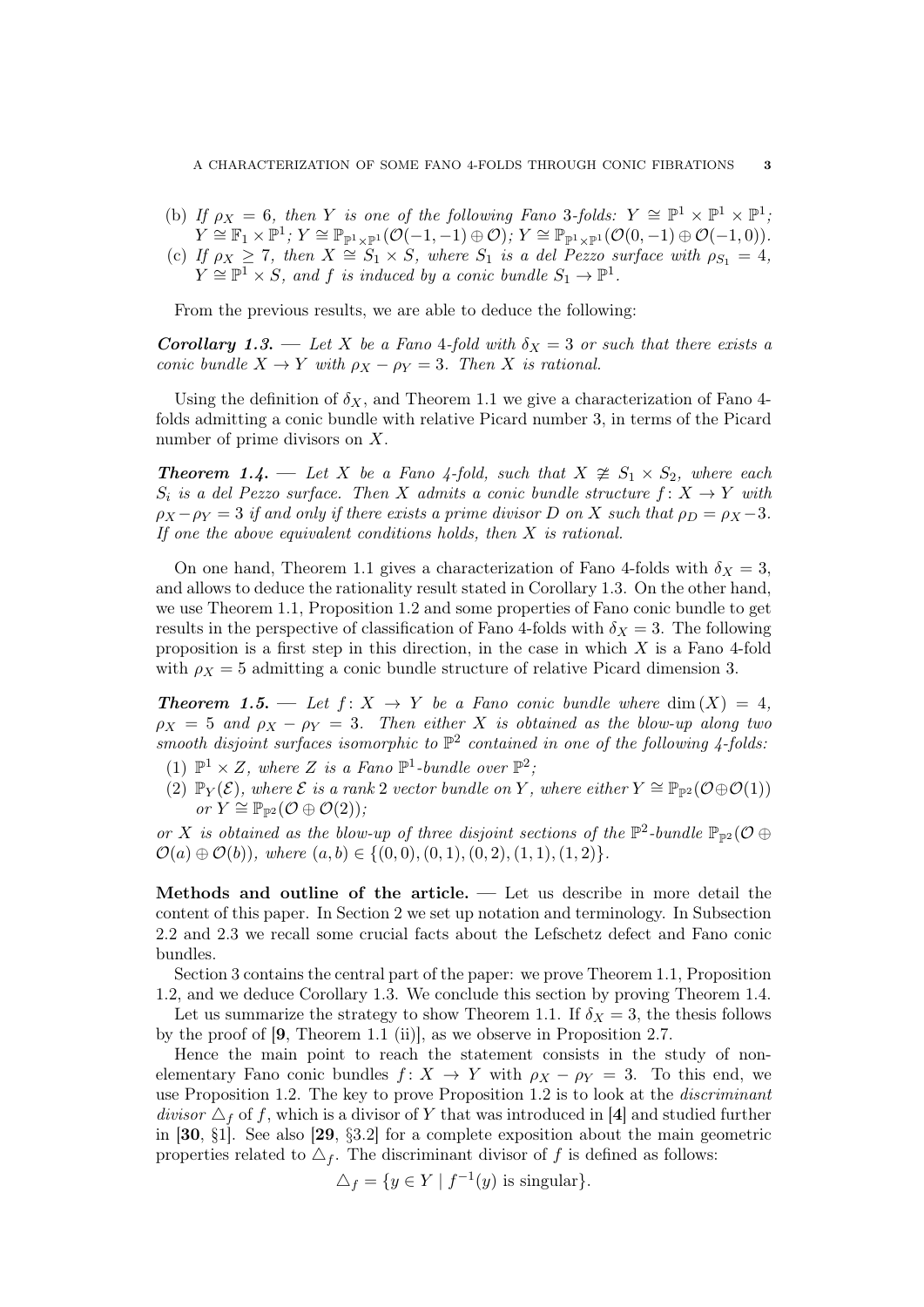More precisely, we look at the components of  $\Delta_f$  that in our case are two smooth disjoint divisors of Y, as we recall in Subsection 2.3. Let us denote them by  $A_i$  for  $i = 1, 2$ . Since Y is Fano, by [5, Corollary 1.3.2] we know that it is a Mori Dream Space (see [18] for more details about Mori Dream Spaces).

Applying some techniques of Mori Dream Spaces to these divisors  $A_i$ , we deduce what kind of contractions Y could have.

Then by considering some results on conic bundles we are able to deduce that Y is a Fano bundle of rank 2 over S, that means that  $Y \cong \mathbb{P}_S(\mathcal{F})$ , where F is a rank 2 vector bundle over S. At this point, using the main Theorem of [32] which gives the list of Fano bundles of rank 2 on surfaces we get the proof of Proposition 1.2. Moreover in many cases we are able to deduce an explicit description of the discriminant divisor of f (see Corollary 3.4), and to compute  $\rho_{A_i}$ . Then this information, together with the conic bundle structure of X allow to deduce that  $\delta_X = 3$ , and hence Theorem 1.1.

Section 4 is entirely devoted to the case in which X is a Fano 4-fold with  $\rho_X = 5$ admitting a conic bundle structure of relative Picard dimension 3. Here we prove some results (see Proposition 4.1 and Lemma 4.2) which we need to show Theorem 1.5.

The aim of Section 5 is to provide examples of Fano conic bundles  $f: X \to Y$ where X is a toric Fano 4-fold with  $\rho_X \in \{5, 6\}$ , and  $\rho_X - \rho_Y = 3$ . In particular we deduce that every  $Y$  in Proposition 1.2 appears as target of some conic bundle of relative Picard dimension 3.

## 2. Preliminaries

2.1. Notations and Conventions. — We work over the field of complex numbers. Let  $X$  be a manifold, *i.e.* a smooth projective variety, of arbitrary dimension n. We call X a Fano variety if  $-K_X$  is an ample divisor.

 $\mathcal{N}_1(X)$  (respectively,  $\mathcal{N}^1(X)$ ) is the R-vector space of one-cycles (respectively, divisors) with real coefficients, modulo numerical equivalence.

 $\dim \mathcal{N}_1(X) = \dim \mathcal{N}^1(X) = \rho_X$  is the Picard number of X.

Let C be a one-cycle of X, and D a divisor of X. We denote by  $[C]$  (respectively, [D]) the numerical equivalence class in  $\mathcal{N}_1(X)$  (respectively,  $\mathcal{N}^1(X)$ ). Moreover we denote by  $\mathbb{R}[C]$  the linear span of  $[C]$  in  $\mathcal{N}_1(X)$ , and by  $\mathbb{R}_{\geq 0}[C]$  the corresponding ray. The symbol  $\equiv$  stands for numerical equivalence (for both one-cycles and divisors).

 $NE(X) \subset \mathcal{N}_1(X)$  is the convex cone generated by classes of effective curves.

We denote by  $\mathrm{Eff}(X)$  the *effective cone* of X, that is the convex cone inside  $\mathcal{N}^1(X)$ spanned by classes of effective divisors.

Denote by Bs( $|\cdot|$ ) the base locus of a linear system. Let  $D \subset X$  be a divisor. The divisor D is movable if there exists  $m > 0$ ,  $m \in \mathbb{Z}$  such that codim Bs  $|mD| \geq 2$ . We denote by  $Mov(X)$  the *movable cone* of X, that is the closure of the convex cone of  $\mathcal{N}^1(X)$  spanned by classes of movable divisors. We denote by Nef(X) the nef cone of X, that is the convex cone of  $\mathcal{N}^1(X)$  spanned by classes of nef divisors.

A contraction of X is a surjective morphism  $\varphi: X \to Y$  with connected fibers, where Y is normal and projective. We denote by  $\text{Exc}(\varphi)$  the exceptional locus of  $\varphi$ , i.e. the locus where  $\varphi$  is not an isomorphism. We say that  $\varphi$  is of type  $(a, b)$  if  $\dim \text{Exc}(\varphi) = a$  and  $\dim \varphi(\text{Exc}(\varphi)) = b$ .

We denote by  $NE(\varphi)$  the relative cone of f, namely the convex subcone of  $NE(X)$ generated by classes of curves contracted by  $\varphi$ .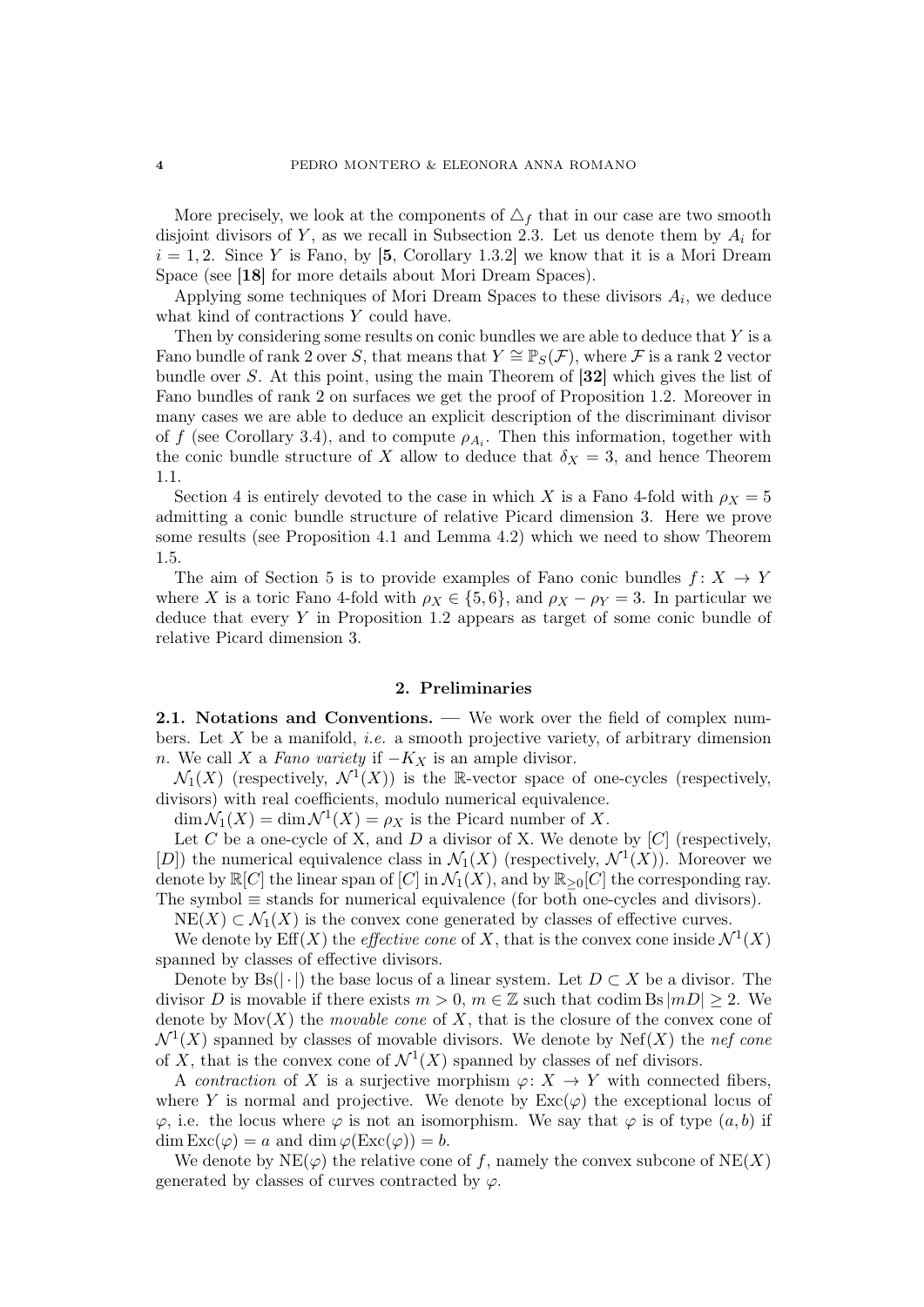A contraction of X is called  $K_X$ -negative (or simply K-negative) if  $-K_X \cdot C > 0$ for every curve C contracted by  $\varphi$ .

A  $\mathbb{P}^1$ -bundle over a projective variety Z is the projectivization of a rank 2 vector bundle on Z. We say that a vector bundle  $\mathcal E$  of rank r on a projective variety Z is a Fano bundle of rank r if  $\mathbb{P}_Z(\mathcal{E})$  is a Fano manifold. By abuse of notation, we will often say in this case that the variety  $\mathbb{P}_Z(\mathcal{E})$  is a Fano bundle as well.

**2.2.** Lefschetz defect. — Let X be a smooth Fano variety and take  $D \subset X$ a prime divisor. The inclusion  $i: D \hookrightarrow X$  induces a pushforward of one-cycles  $i_*: \mathcal{N}_1(D) \to \mathcal{N}_1(X)$ , that does not need to be injective nor surjective.

We set  $\mathcal{N}_1(D,X) := i_*(\mathcal{N}_1(D)) \subseteq \mathcal{N}_1(X)$ . Equivalently,  $\mathcal{N}_1(D,X)$  is the linear subspace of  $\mathcal{N}_1(X)$  spanned by classes of curves contained in D.

Working with  $\mathcal{N}_1(D, X)$  instead  $\mathcal{N}_1(D)$  means that we consider curves in D modulo numerical equivalence in  $X$ , instead of numerical equivalence in  $D$ . Note that dim  $\mathcal{N}_1(D, X) \leq \rho_D$ .

In  $[9]$  Casagrande introduced the following invariant of X, called Lefschetz defect:

 $\delta_X := \max \{ \operatorname{codim} \mathcal{N}_1(D,X) \mid D \text{ is a prime divisor of } X \}$ 

Note that if  $n = \dim(X) \geq 3$  and D is ample, then  $i_* \colon \mathcal{N}_1(D) \to \mathcal{N}_1(X)$  is surjective by the Lefschetz Theorem on hyperplane sections. Hence  $\delta_X$  measures the failure of this Theorem for non ample divisors.

The following theorem is related to this invariant and will be crucial for our purposes.

**Theorem 2.1** ([9], Theorem 1.1). — For any Fano manifold X we have  $\delta_X \leq 8$ . Moreover:

- (a) If  $\delta_X \geq 4$  then  $X \cong S \times T$ , where S is a del Pezzo surface,  $\rho_S = \delta_X + 1$ , and  $\delta_T \leq \delta_X;$
- (b) If  $\delta_X = 3$  then there exists a flat fiber type contraction  $\psi \colon X \to Z$  where Z is an  $(n-2)$ -dimensional Fano manifold,  $\rho_X - \rho_Z = 4$ , and  $\delta_Z \leq 3$ .

2.3. Fano conic bundles. — In this subsection we recall some definitions and the main properties on Fano conic bundles which we need throughout the paper. We refer the reader to [27, 28, 29] for a more complete exposition about Fano conic bundles. For the convenience of the reader we recall some results from [27] without proofs, thus making our exposition self-contained.

**Definition 2.2.** — Let X be a smooth, projective variety and let Y be a normal, projective variety. A *conic bundle*  $f: X \to Y$  is a fiber type K-negative contraction where every fiber is one-dimensional. A Fano conic bundle is a conic bundle  $f: X \rightarrow$  $Y$  where  $X$  is a Fano variety.

**Remark 2.3.** — By [1, Theorem 3.1] it follows that for a conic bundle  $f: X \to Y$ as in Definition 2.2 the variety Y is actually smooth. See also  $[29,$  Theorem 3.1.3] for a detailed proof concerning the smoothness of Y .

**Definition 2.4.** — Let  $f: X \to Y$  be a conic bundle. If  $\rho_X - \rho_Y > 1$ , f is called non-elementary. Otherwise  $f$  is called elementary.

**Proposition 2.5 ([27], Proposition 3.5).** — Let  $f: X \rightarrow Y$  be a Fano conic bundle with  $\rho_X - \rho_Y := r$ . Then: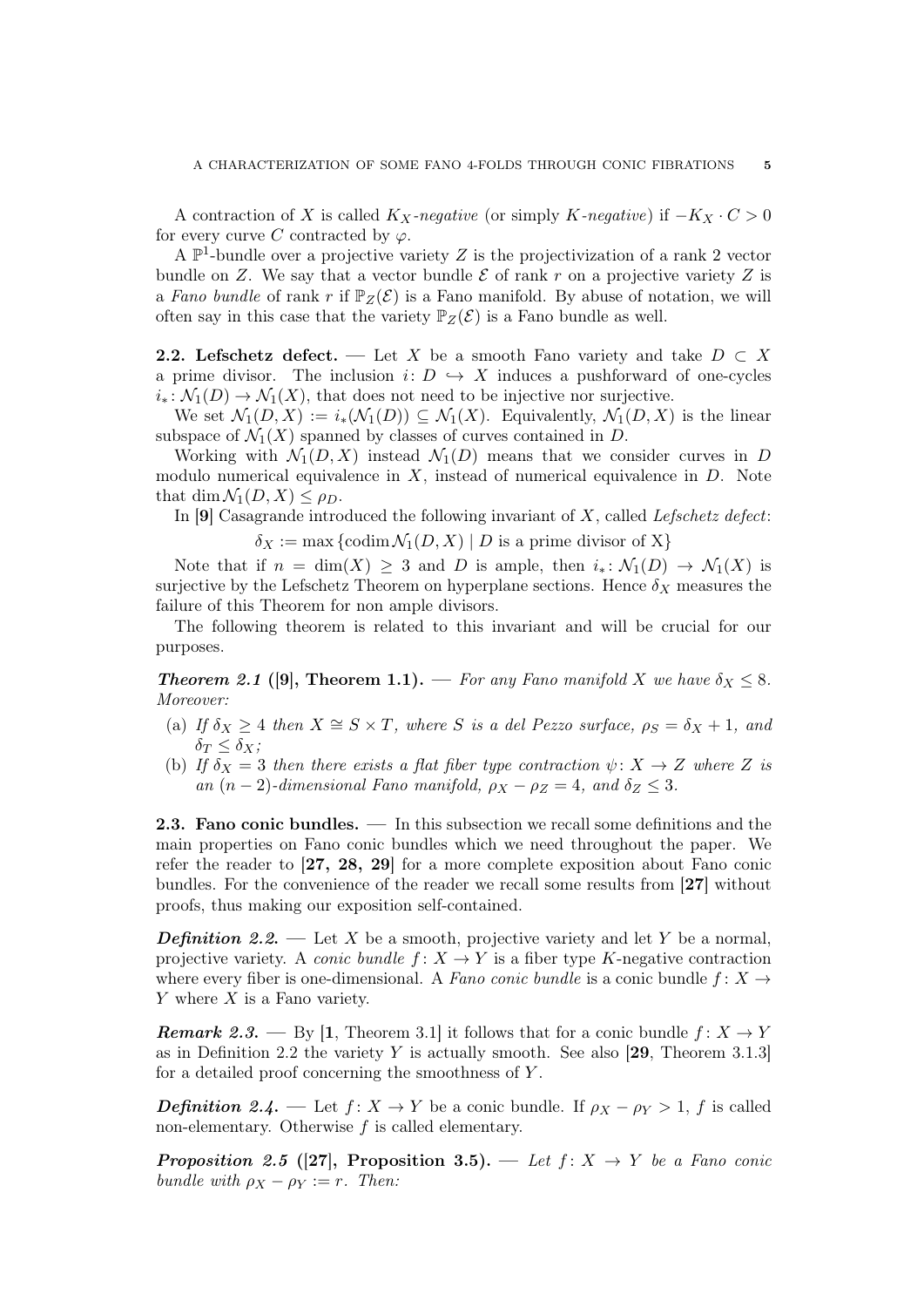

Figure 1. Divisors of Proposition 2.5.

- (a) There exists a factorization:  $X \stackrel{f_1}{\rightarrow} X_1 \rightarrow \cdots \rightarrow X_{r-2} \stackrel{f_{r-1}}{\rightarrow} X_{r-1} \stackrel{g}{\rightarrow} Y$ , where each  $f_i$  is a blow-up of the smooth variety  $X_{i+1}$  along a smooth subvariety of codimension 2, and g is an elementary conic bundle;
- (b) There exist smooth prime divisors  $A_1, \ldots A_{r-1}$  of Y such that  $f^*(A_i) = E_i + \hat{E}_i$ , where  $E_i$ ,  $\hat{E}_i$  are smooth prime divisors on X such that  $E_i \to A_i$  and  $\hat{E}_i \to A_i$ are  $\mathbb{P}^1$ -bundles for every  $i = 1, \ldots, r$ ;
- (c) Set  $\Delta_f := \{y \in Y | f^{-1}(y)$  is singular} the discriminant divisor of f. Then  $\Delta_f = A_1 \sqcup A_2 \sqcup \cdots \sqcup A_{r-1} \sqcup \Delta_g$ , where  $A_i$  are smooth components of  $\Delta_f$  for  $i = 1, \ldots, r - 1$ , and  $\triangle_q$  is the discriminant divisor of g.

The geometric situation is represented in Figure 1.

Finally, we recall a weaker version of [27, Theorem 4.2], which we need in the next sections.

**Theorem 2.6.** — Let  $f: X \to Y$  be a Fano conic bundle. Then  $\rho_X - \rho_Y \leq 8$ . Moreover:

- (a) If  $\rho_X \rho_Y \geq 4$ , then  $X \cong S \times T$ , where S is a del Pezzo surface, T is a  $(n-2)$ -dimensional Fano manifold,  $Y \cong \mathbb{P}^1 \times T$ , and f is induced by a conic bundle  $S \to \mathbb{P}^1$ ;
- (b) Assume that  $\rho_X \rho_Y = 3$ . Let us take a factorization for f as in Proposition 2.5 (a), and let us denote by  $g: X_2 \to Y$  the elementary conic bundle in this factorization. Then g is smooth, Y is also Fano and there exists a smooth  $\mathbb{P}^1$ -fibration<sup>(1)</sup>  $\xi \colon Y \to Y'$ , where Y' is a  $(n-2)$ -dimensional Fano manifold.

The following Proposition is a consequence of the proof of [9, Theorem 1.1 (ii)].

**Proposition 2.7.** — Let X be a Fano manifold of dimension  $n \geq 3$ . If  $\delta_X = 3$ , then it admits a conic bundle structure  $f: X \to Y$  where  $\rho_X - \rho_Y = 3$ .

<sup>1.</sup> A smooth  $\mathbb{P}^1$ -fibration is a smooth morphism such that every fiber is isomorphic to  $\mathbb{P}^1$ .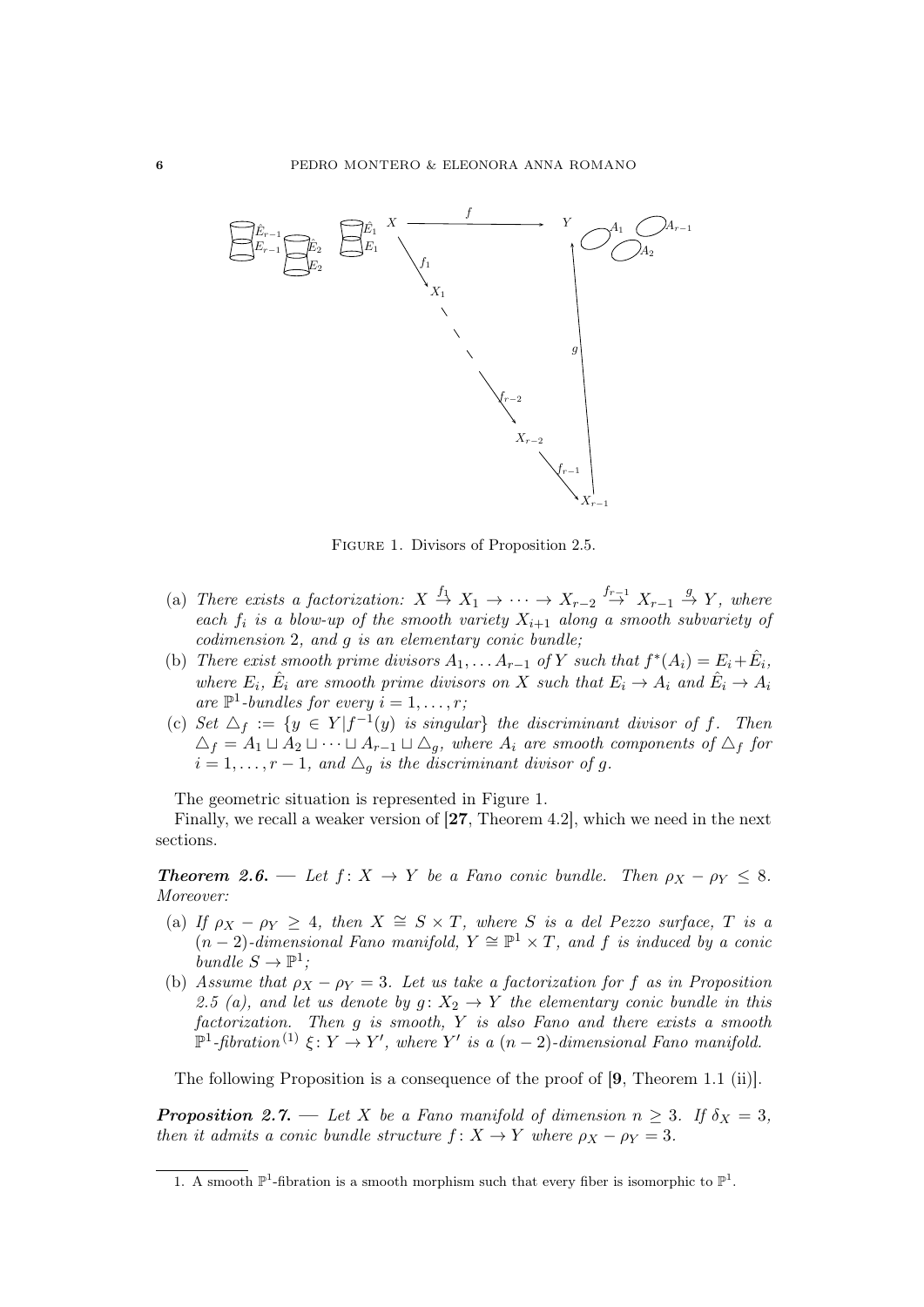Proof. — By Theorem 2.1 (b) there exists a flat fiber type contraction  $\psi \colon X \to Z$ where Z is a  $(n-2)$ -dimensional Fano manifold and  $\rho_X - \rho_Z = 4$ . By the proof of [9, Theorem 1.1 (ii)]<sup>(2)</sup> it follows that this fiber type contraction  $\psi$  factors in the following way  $\psi = h \circ f$  where  $f: X \to Y$  and  $h: Y \to Z$  are contractions. In particular, f is a Fano conic bundle with  $\rho_X - \rho_Y = 3$ , and our claim follows.  $\Box$ 

#### 3. Main results

In this section we discuss the main results of this paper which give a characterization of some Fano 4-folds, in terms of the Lefschetz defect of these varieties. We first analyze the easier case in which the Fano variety  $X$  is a product between two del Pezzo surfaces. The first proposition is an immediate consequence of the structure of conic bundles induced on del Pezzo surfaces, and of the very definition of  $\delta_X$ . We point out that in this case we know all possible non-elementary conic bundles of X.

**Proposition 3.1.** — Let  $X \cong S_1 \times S_2$  where  $S_i$  are smooth del Pezzo surfaces  $i = 1, 2, \text{ and } X \not\cong \mathbb{P}^2 \times \mathbb{P}^2$ . Then X has a conic bundle structure  $f: X \to Y$  with  $\delta_X \ge r := \rho_X - \rho_Y$ .

*Proof.* — Let  $X \cong S_1 \times S_2$  where  $S_i$  are del Pezzo surfaces  $i = 1, 2$ . Take one between  $S_i$  such that  $S_i \ncong \mathbb{P}^2$ . Assume for simplicity that it is  $S_1$ . Then we can consider the following contraction  $f = (\tilde{f}, id_{S_2}) : X \to \mathbb{P}^1 \times S_2$ , where  $\tilde{f} : S_1 \to \mathbb{P}^1$  is a conic bundle with  $r = \rho_{S_1} - 1$ , and  $id_{S_2} : S_2 \to S_2$  is the identity. The statement follows because  $\delta_X = \max\{\rho_{S_1} - 1, \rho_{S_2} - 1\}$  (see [9, Example 3.1]).

**Remark 3.2.** — Let X be as in the above Proposition. We know all possible conic bundles of X. Indeed, if  $f: X \to Y$  is a Fano conic bundle then by [27, Lemma 2.10] Y is also a product of two smooth varieties. In particular, the same proof of [27, Theorem 4.2 (1)] allows to deduce that  $Y \cong \mathbb{P}^1 \times S_2$ , and f is induced by a conic bundle  $S_1 \to \mathbb{P}^1$ .

Our next goal will be to analyze the case in which  $X$  is not isomorphic to a product of two del Pezzo surfaces, by proving Theorem 1.1. To this end, we need two preliminary results given by the following Lemma and Proposition 1.2.

**Lemma 3.3.** — Let  $Y = \mathbb{P}_S(\mathcal{E})$  be a Fano bundle of rank 2 on a smooth del Pezzo surface S. Assume that Y has an elementary divisorial contraction  $\psi \colon Y \to \mathbb{P}^1 \times \mathbb{P}^2$ of type  $(2, 1)$ , and that there exists a prime effective divisor D of Y such that  $D \cap \mathrm{Exc}(\psi) = \emptyset$ . Then  $S \cong \mathbb{F}_1$  and  $Y \cong \mathbb{P}^1 \times \mathbb{F}_1$ .

*Proof.* — Let us denote by  $A := \text{Exc}(\psi)$ . We set  $C := \psi(A)$  and  $B := \psi(D)$  which by our assumption are respectively a curve and a divisor in  $\mathbb{P}^1 \times \mathbb{P}^2$ . Note that  $C \cap B = \emptyset$  because  $A \cap D = \emptyset$ . Since C is a curve on  $\mathbb{P}^1 \times \mathbb{P}^2$  disjoint from an effective non-zero divisor, C is either of the form  $\mathbb{P}^1 \times \{p\}$  or  $\{q\} \times C'$ , where  $p \in \mathbb{P}^2$ and  $q \in \mathbb{P}^1$  are points and  $C' \subset \mathbb{P}^2$  is a curve. We prove that the second case is not possible. Assume by contradiction that it holds. Let us denote by  $G$  the transform of  $\{q'\}\times\mathbb{P}^2$  on Y, where  $q'$  is a point in  $\mathbb{P}^1$  different by q. Then  $G\cap A=\emptyset$  and thus  $G \cong \mathbb{P}^2$  does not dominate S via the  $\mathbb{P}^1$ -bundle  $Y \to S$  since G cannot be a  $\mathbb{P}^1$ -bundle over a curve. But this is impossible because  $\rho_S = \rho_Y - 1 = 2$ . We conclude that  $C \cong \mathbb{P}^1 \times \{p\}$  where  $p \in \mathbb{P}^2$  is a point, and our thesis follows.  $\Box$ 

<sup>2.</sup> More precisely, see the proof of [9, Proposition 3.3.1], whose outline is given in [9, §3.3.3].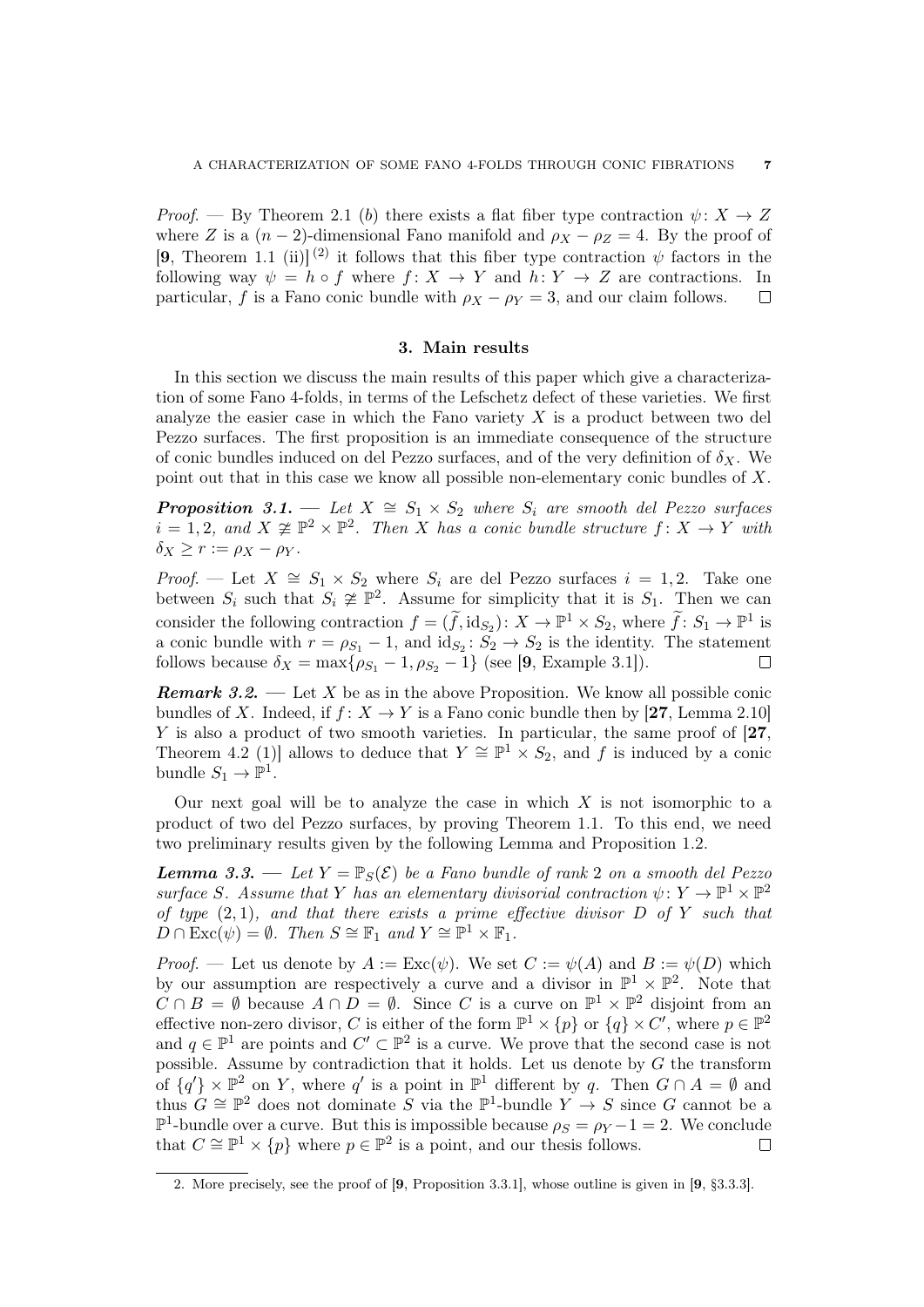Now we prove Proposition 1.2. The strategy is to look at the two components of  $\Delta_f$ , which are smooth divisors of Y, and that we denote by  $A_i$  as in Proposition 2.5 (c). Since by [33, Corollary of Proposition 4.3] Y is Fano, using [5, Corollary 1.3.2] we know that it is a Mori Dream Space (see [18] for details about Mori Dream Spaces). Applying some techniques of Mori Dream Spaces to these divisors  $A_i$ , we deduce what kind of contractions Y could have. Moreover, using the smooth  $\mathbb{P}^1$ fibration  $\xi: Y \to S$  of Theorem 2.6 (b) with S a del Pezzo surface, we are able to deduce that  $Y$  is a Fano bundle of rank 2 over  $S$ . We get the statement, putting together all geometric information which arise from the Mori Dream Spaces tools, and using the main Theorem of [32], which gives the list of Fano bundles of rank 2 on surfaces.

**Proof of Proposition 1.2**. — By Theorem 2.6 (b), there exists a smooth  $\mathbb{P}^1$ fibration  $\xi: Y \to S$ , with S a del Pezzo surface. By our assumption  $\rho_X - \rho_S = 4$  so that  $\rho_X \geq 5$ . Since  $\xi$  is smooth with fibers isomorphic to  $\mathbb{P}^1$  and S is rational, then there exists a rank 2 vector bundle E on S such that  $Y \cong \mathbb{P}_S(\mathcal{E})$  (see for instance  $[15,$  Proposition 4.3]).

Assume that  $\rho_X = 5$ . This means that in the smooth  $\mathbb{P}^1$ -fibration  $\xi \colon Y \to S$ ,  $S \cong \mathbb{P}^2$ . As we have already observed,  $Y \cong \mathbb{P}_{\mathbb{P}^2}(\mathcal{E})$ . We find all possible  $\mathcal{E}$ . Let us denote by  $A_i$  for  $i = 1, 2$  the two smooth components of the discriminant divisor of f, as in Proposition 2.5 (c). Suppose that both divisors  $A_i$  are nef. We prove that in this case  $Y \cong \mathbb{P}^1 \times \mathbb{P}^2$ .

Since by [33, Corollary of Proposition 4.3] Y is Fano, applying [5, Corollary 1.3.2] it is a MDS, hence  $A_i$  are semiample divisors. Using that  $A_1 \cap A_2 = \emptyset$ , it is easy to check that they are linearly proportional divisors of Y which give a contraction  $\Psi: Y \to \mathbb{P}^1$  such that  $\Psi(A_i)$  is a point for  $i = 1, 2$ . We observe that  $\xi(A_i) = S$  for  $i = 1, 2$ . Indeed, by Step 2 of the proof of [27, Theorem 4.2 (2)] there exists a prime divisor  $G_1 \subset X$  which is a  $\mathbb{P}^1$ -bundle which dominates Y through  $f: X \to Y$ , with fiber  $g_1 \,\subset G_1$  such that  $f^*(A_i) \cdot g_1 > 0$ , and by Step 3 of the same proof it follows that  $NE(\xi) = \mathbb{R}_{\geq 0}[f(g_1)]$  (see also Fig.2 in [27]). Then  $\Psi$  is finite on the fiber of  $\xi$ . The claim follows by [7, Lemma 4.9].

Assume that only one divisor between  $A_i$ 's is nef. For instance, suppose that it is  $A_1$ . Since Y is a Fano 3-fold it has no small contractions, and the description of  $Nef(Y)$  with Y a MDS (see [8, Def. 3.12 (3)]) together with [8, Corollary 3.12] gives  $Nef(Y) = Mov(Y)$ . Therefore  $A_2$  is not a movable divisor and by [8, Remark 4.7] we have that  $A_2$  is an exceptional divisor of a birational contraction of Y.

More precisely,  $A_1$  gives this birational contraction which contracts the other divisor  $A_2$  to a point. Indeed, since  $A_1$  is semiample, the linear system  $|mA_1|$  defines a contraction  $\varphi := \varphi_{|mA_1|} : Y \to T$  for  $m \gg 0, m \in \mathbb{N}$  with  $mA_1 = \varphi^*(A_T)$  for some ample divisor  $A_T$  on T. Being  $A_1 \cap A_2 = \emptyset$ , for every curve  $C \subset A_2$  one has  $mA_1 \cdot C = 0$ , and using the projection formula we get  $\varphi^*(A_T) \cdot C = A_T \cdot \varphi_*(C) = 0$ then  $A_2$  is contracted to a point in T. By [10, Lemma 3.9] and the main Theorem of [32] it follows that either  $Y \cong \mathbb{P}_{\mathbb{P}^2}(\mathcal{O} \oplus \mathcal{O}(1))$  or  $Y \cong \mathbb{P}_{\mathbb{P}^2}(\mathcal{O} \oplus \mathcal{O}(2)).$ 

We observe that there are no other possibilities: if neither  $A_1$  or  $A_2$  are nef divisors of  $Y$ , then they should be two exceptional divisors of two different extremal divisorial contractions of Y, but Y is a Fano bundle of rank 2 over  $\mathbb{P}^2$  and we get a contradiction. Then claim (a) follows.

Assume that  $\rho_X = 6$ . Applying again [33, Corollary of Proposition 4.3], Y is Fano and by Theorem 1.1 (b) there exists a smooth  $\mathbb{P}^1$ -fibration  $\xi: Y \to S$ , where either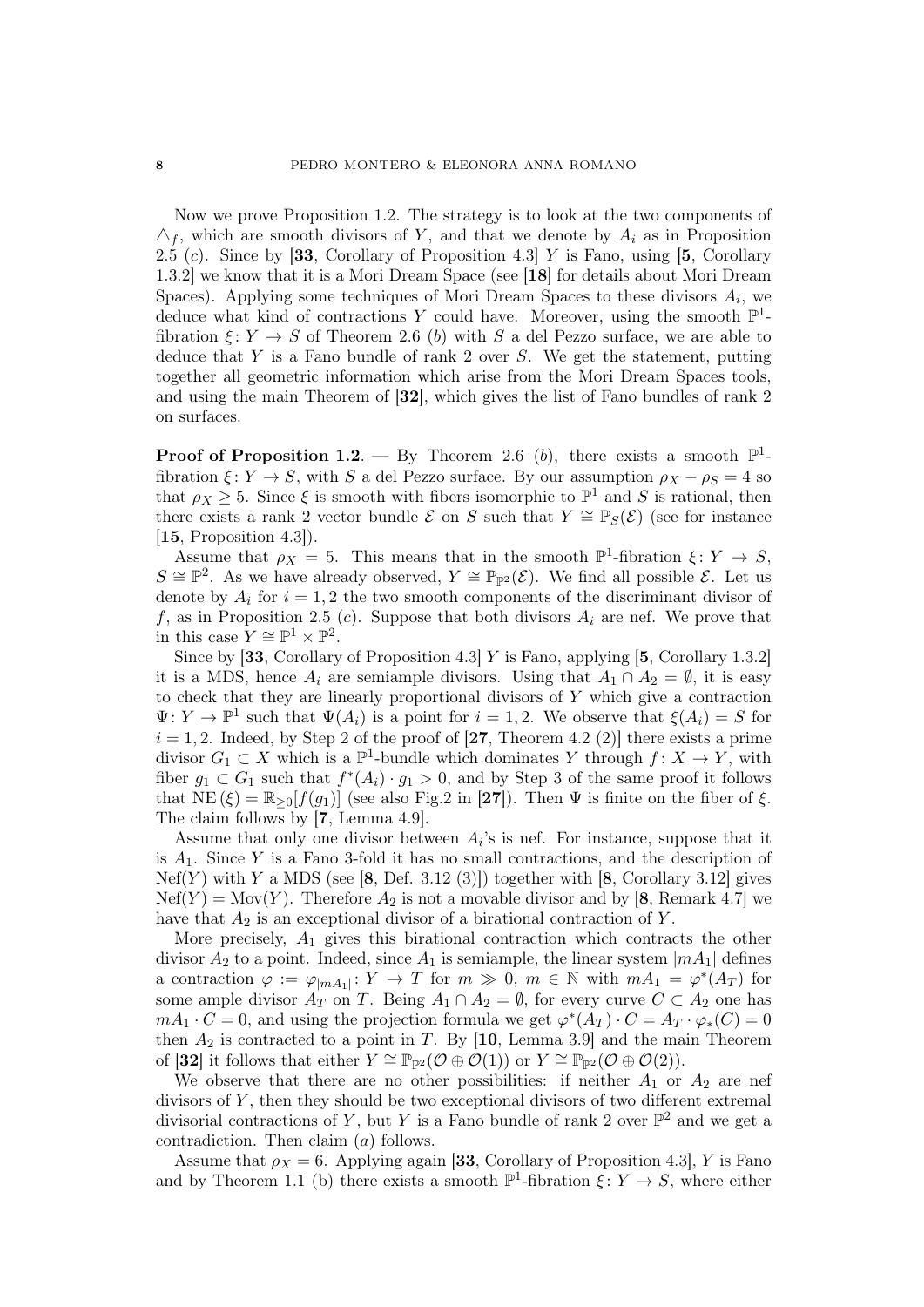$S \cong \mathbb{P}^1 \times \mathbb{P}^1$  or  $S \cong \mathbb{F}_1$ . As above, we denote by  $A_i$  the two smooth components of the discriminant divisor of  $f$ , as in Proposition 2.5  $(c)$ .

Suppose that both divisors  $A_i$  are nef. The same proof of point  $(a)$  allows us to deduce that  $Y \cong S \times \mathbb{P}^1$  where S is isomorphic to  $\mathbb{P}^1 \times \mathbb{P}^1$  or to  $\mathbb{F}_1$ . Assume that only one divisor between the  $A_i$ 's is nef. For simplicity, suppose that it is  $A_1$ . As above, we deduce that  $A_1$  gives a birational contraction which contracts  $A_2$  to a point. By [10, Lemma 3.9] and the main Theorem of [32] it follows that  $Y \cong \mathbb{P}_{\mathbb{P}^1 \times \mathbb{P}^1}(\mathcal{O}(-1,-1) \oplus \mathcal{O}).$ 

Assume that neither  $A_1$  nor  $A_2$  are nef divisors of Y. As we have already observed, this means that both divisors are exceptional divisors of two elementary divisorial contractions of Y which we denote by  $\Psi_i: Y \to Z_i$ , for  $i = 1, 2$ . Since  $A_1 \cap A_2 = \emptyset$ we get  $\text{Exc}(\Psi_1) \cap \text{Exc}(\Psi_2) = \emptyset$ .

Using the main Theorem of  $[32]$  and  $[22,$  Table 3] (see also  $[20,$  Table 12.4]) we show that in this case the only possible candidate is  $Y \cong \mathbb{P}_{\mathbb{P}^1 \times \mathbb{P}^1}(\mathcal{O}(0, -1) \oplus$  $\mathcal{O}(-1,0)$ ). To this end, we prove that the other varieties with two divisorial contractions in the list given by the main Theorem of  $[32]$  cannot be target of f. These varieties correspond to No. 17, 24, 30 in [22, Table 3]. Let us recall that No. 17 is a smooth divisor of tridegree  $(1,1,1)$  in  $\mathbb{P}^1 \times \mathbb{P}^1 \times \mathbb{P}^2$ , No. 24. is  $\mathbb{P}_{\mathbb{F}_1}(\beta^*(T_{\mathbb{P}^2}(-2)))$ and No. 30 is  $\mathbb{P}_{\mathbb{F}_1}(\beta^*(\mathcal{O}_{\mathbb{P}^2} \oplus \mathcal{O}_{\mathbb{P}^2}(-1))),$  where  $\beta : \mathbb{F}_1 \to \mathbb{P}^2$  is the blow-up map.

Assume by contradiction that  $Y$  is isomorphic to No. 30. Using the Mori and Mukai's description of this Fano 3-fold as the blow-up of the strict transform of a line passing through the center of the blow-up map  $\mathbb{P}(\mathcal{O}_{\mathbb{P}^2} \oplus \mathcal{O}_{\mathbb{P}^2}(-1)) \to \mathbb{P}^3$  (see [22, Table 3]), it is easy to check that  $\text{Exc}(\Psi_1) \cap \text{Exc}(\Psi_2) \neq \emptyset$ , hence a contradiction.

Mori and Mukai's classification shows that No. 17 has two elementary divisorial contractions,  $\Psi_i: Y \to \mathbb{P}^1 \times \mathbb{P}^2$  of type  $(2,1)$  for  $i=1,2$ . Assume by contradiction that the target Y is isomorphic to No. 17. This means that  $\text{Exc}(\Psi_1) \cap \text{Exc}(\Psi_2) = \emptyset$ . Being Y a Fano bundle of rank 2 on  $\mathbb{F}_1$ , we can apply Lemma 3.3 by taking Exc ( $\Psi_1$ ) as the divisor D in the Lemma's statement and setting  $\psi := \Psi_2$ . In this way we reach a contradiction because  $Y \not\cong \mathbb{P}^1 \times \mathbb{F}_1$ . We use the same procedure to exclude the Fano 3-fold No. 24. Indeed, by Mori and Mukai's classification we know that this variety has two elementary divisorial contractions  $\Psi_i$ , where  $\Psi_2: Y \to \mathbb{P}^1 \times \mathbb{P}^2$ of type  $(2, 1)$ . If we assume that the target Y is isomorphic to No. 24 we reach a contradiction by applying Lemma 3.3 as above, and we get (b).

Now we show (c). Let us consider the morphism  $\xi \circ f : X \to S$ . Assume that  $\rho_X \geq 7$ , so that  $\rho_S \geq 3$ . By [6, Theorem 1.1 (i)] one has  $X \cong S_1 \times S$ , where  $S_1$ , S are del Pezzo surfaces. Then by Remark 3.2 one has  $Y \cong \mathbb{P}^1 \times S$ , and f is induced by a conic bundle  $S_1 \to \mathbb{P}^1$ . Then we get  $(c)$ .

Finally, since  $\rho_X - \rho_Y = 3$ , then  $\rho_{S_1} = 4$ , so that  $\rho_X \leq 13$ . We have already proved that  $\rho_X \geq 5$ , and this complete the proof.  $\Box$ 

As a consequence of the proof of the above proposition we get an explicit description of the discriminant divisor of our conic bundle in many cases. Then we have all ingredients that we need to show Theorem 1.1.

**Corollary 3.4.** — Let  $f: X \to Y$  be a Fano conic bundle with  $\dim(X) = 4$ , and  $\rho_X - \rho_Y = 3$ . Let us denote by  $\Delta_f = A_1 \sqcup A_2$  the discriminant divisor of f, with  $A_i$  smooth components of  $\Delta_f$ . If  $\rho_X = 5$  then  $A_i \cong \mathbb{P}^2$  for some  $i = 1, 2$ . If  $\rho_X = 6$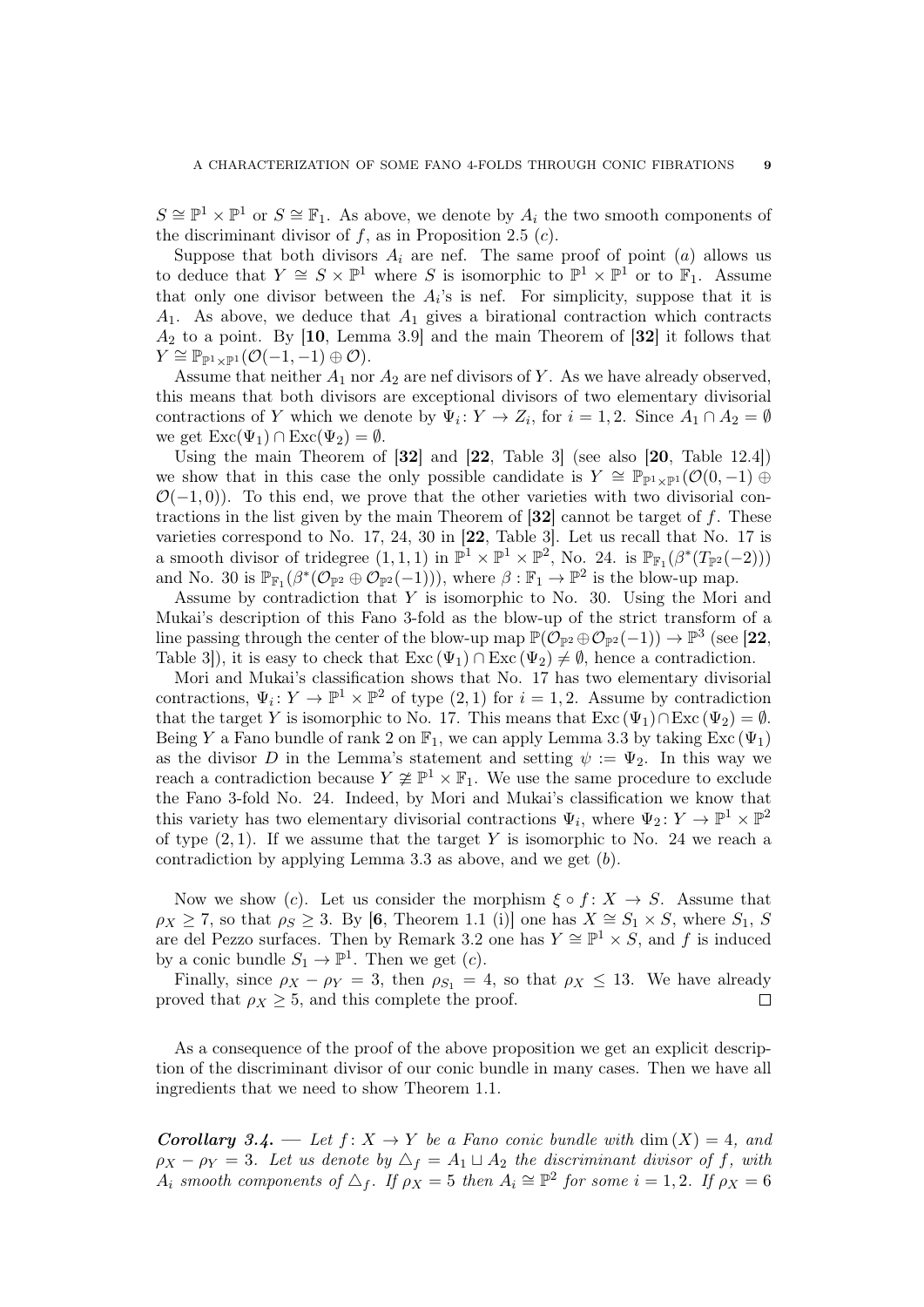then either  $A_i \cong \mathbb{P}^1 \times \mathbb{P}^1$  or  $A_i \cong \mathbb{F}_1$  for some  $i = 1, 2$ . Moreover, if  $Y \cong \mathbb{P}^1 \times S$  with S a del Pezzo surface such that  $\rho_S \in \{1,2\}$ , then  $A_i \cong S$  for each  $i = 1,2$ .

*Proof.* — Take  $\xi: Y \to S$  the smooth  $\mathbb{P}^1$ -fibration given by Theorem 2.6 (b), with S a del Pezzo surface. Therefore if  $\rho_X = 5$  one has  $S \cong \mathbb{P}^2$ , and if  $\rho_X = 6$  then either  $S \cong \mathbb{P}^1 \times \mathbb{P}^1$  or  $S \cong \mathbb{F}_1$ . We reach the statement by analyzing the positivity of the divisors  $A_i$ . First we assume that only one between  $A_1$  and  $A_2$  is a nef divisor, say A1. As we have already observed in the proof of Proposition 1.2, this implies that  $A_2$  is the exceptional divisor of the birational contraction  $\varphi := \varphi_{|mA_1|} \colon Y \to T$  given by the linear system  $|mA_1|$  for  $m \gg 0$ ,  $m \in \mathbb{N}$ , which contracts  $A_2$  to a point. More precisely, if  $\rho_X = 5$  this happens if  $Y \cong \mathbb{P}_{\mathbb{P}^2}(\mathcal{O} \oplus \mathcal{O}(1))$  or  $Y \cong \mathbb{P}_{\mathbb{P}^2}(\mathcal{O} \oplus \mathcal{O}(2))$ , while if  $\rho_X = 6$  we are in the case in which  $Y \cong \mathbb{P}_{\mathbb{P}^1 \times \mathbb{P}^1}(\mathcal{O}(-1,-1) \oplus \mathcal{O})$  and one can check that the exceptional divisor  $A_2$  of  $\varphi$  is a section of  $\xi: Y \to S^{(3)}$ . Assume that both divisors  $A_i$  are not nef. Again by the proof of Proposition 1.2 this happens when  $Y \cong \mathbb{P}_{\mathbb{P}^1 \times \mathbb{P}^1}(\mathcal{O}(0,-1) \oplus \mathcal{O}(-1,0)),$  and the divisors  $A_i$  are exceptional divisors of the two different divisorial extremal contractions of Y, then  $A_i \cong \mathbb{P}^1 \times \mathbb{P}^1$  for each  $i = 1, 2$ . Suppose that both  $A_i$  are nef divisors. In the proof of Proposition 1.2 we deduced that  $Y \cong \mathbb{P}^1 \times S$  and each  $A_i$  is sent to a point through the projection  $\mathbb{P}^1 \times S \to \mathbb{P}^1$ , so that  $A_i \cong S$  for  $i = 1, 2$ . Finally, assume that  $Y \cong \mathbb{P}^1 \times S$ . We note that in this latter case both  $A_i$  are nef divisors. Indeed, if at least one between  $A_i$ is not nef, then Y must be one of the varieties listed above, which are not products. Therefore the claim follows as above.  $\Box$ 

Proof of Theorem 1.1. — The first implication follows by Proposition 2.7.

Assume now that X is a Fano 4-fold such that  $X \not\cong S_1 \times S_2$ , where each  $S_i$  is a del Pezzo surface, and that there exists a conic bundle  $f: X \to Y$  such that  $\rho_X - \rho_Y = 3$ . By Proposition 1.2 (c) we are left to study the two possible cases:  $\rho_X \in \{5, 6\}$ . Let us denote by  $A_i$  the two smooth components of the discriminant divisor of f, as in Proposition 2.5  $(c)$ .

Assume that  $\rho_X = 5$ . By Corollary 3.4 there exists a smooth component  $A_i$  of the discriminant divisor  $\triangle_f$  such that  $A_i \cong \mathbb{P}^2$ . For simplicity, assume that it is  $A_1$ . Let us consider the divisor  $E_1$  of X as in Proposition 2.5 (b) such that  $E_1 \rightarrow A_1$  is a  $\mathbb{P}^1$ -bundle, so that  $\rho_{E_1} = 2$ . Since  $\dim \mathcal{N}_1(E_1, X) \leq \rho_{E_1}$  it follows that  $\delta_X \geq 3$ . Then  $\delta_X = 3$  by Theorem 2.1 (*a*).

Assume that  $\rho_X = 6$ . We apply the same argument of the previous case. The only difference here is that by Corollary 3.4 it follows that there exists a component of the discriminant divisor, say  $A_1$ , such that either  $A_1 \cong \mathbb{P}^1 \times \mathbb{P}^1$  or  $A_1 \cong \mathbb{F}_1$ . In any case  $\rho_{A_1} = 2$ , and taking the divisor  $E_1 \subset X$  as in Proposition 2.5 (b) we get  $\rho_{E_1} = 3$ , and hence the statement follows as above.  $\Box$ 

**Remark 3.5.** — It is easy to see that Theorem 1.1 holds in dimension 3. Assume that  $f: X \to S$  is a Fano conic bundle with dim  $(X) = 3$ , and  $\rho_X - \rho_S = 3$ . By [23, Proposition 4.16], S is a del Pezzo surface. Using Theorem 2.6 (b) there exists a smooth  $\mathbb{P}^1$ -fibration  $S \to \mathbb{P}^1$ , then either  $S \cong \mathbb{P}^1 \times \mathbb{P}^1$  or  $S \cong \mathbb{F}_1$  and hence  $\rho_X = 5$ . We recall by Proposition 2.5 that the discriminant divisor  $\Delta_f$  is given by two smooth disjoint curves  $C_i$  on S, such that  $f^*(C_i) = E_i + \hat{E}_i$  where  $E_i \to C_i$  and  $\hat{E}_i \to C_i$ are  $\mathbb{P}^1$ -bundle for  $i = 1, 2$ . Since  $\rho_{C_i} = 1$ , we get  $\rho_{E_i} = 2$ , and hence  $\delta_X \geq 3$ . If  $X \ncong S \times \mathbb{P}^1$  with S a del Pezzo surface, then by Theorem 2.1 (a) we deduce that

<sup>3.</sup> We refer the reader to [10, Lemma 3.9] for another more general explanation.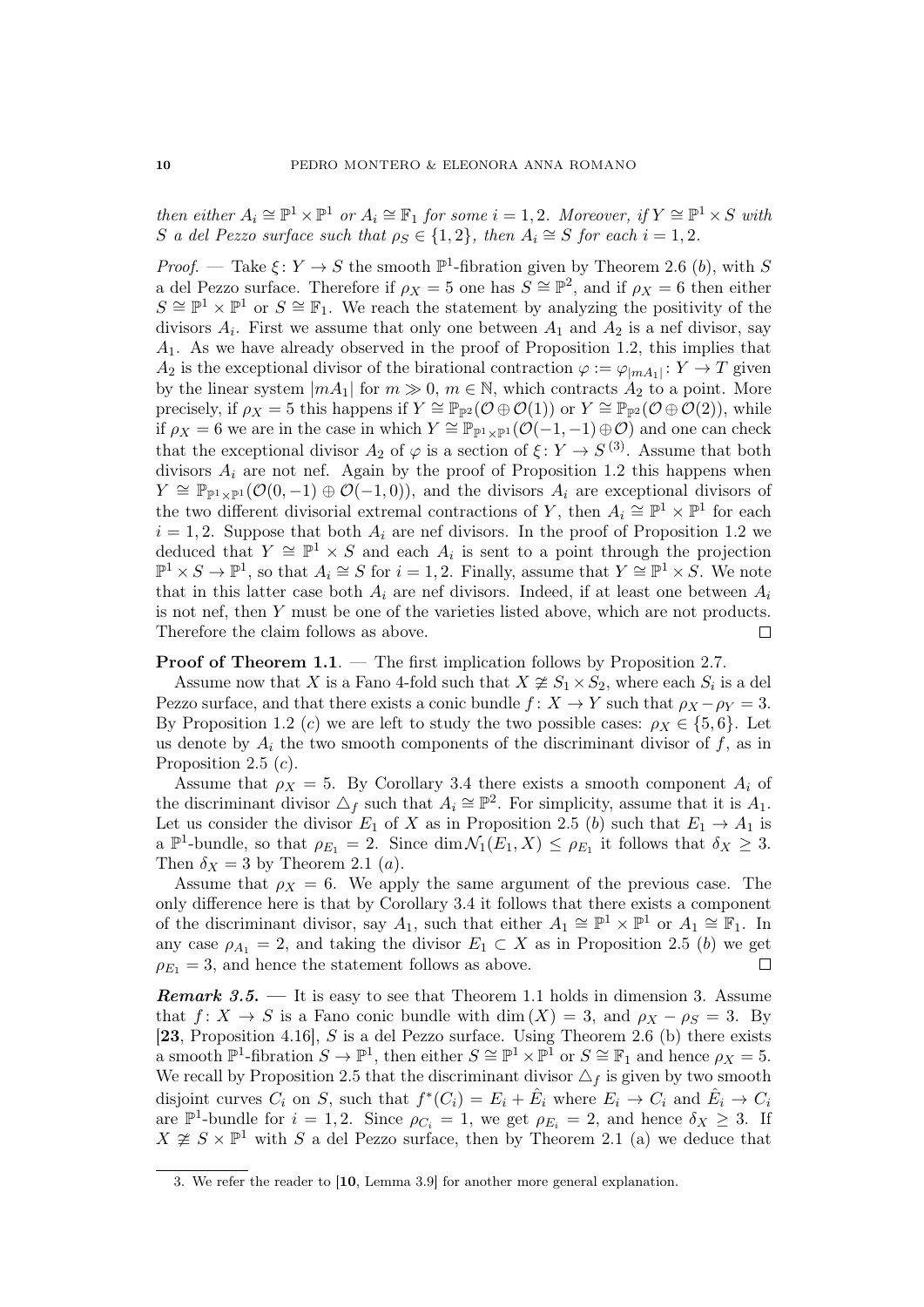$\delta_X = 3$ . In particular, if  $\rho_X \geq 6$  then  $X \cong S \times \mathbb{P}^1$  with S a del Pezzo surface (see [22, Theorem 2]). In this case, by Remark 3.2 we know all conic bundle structure on X, and  $\delta_X = \rho_S - 1$ . Moreover, there exists an example of a Fano conic bundle  $X \to \mathbb{F}_1$  where X is a toric Fano 3-fold which is not a product,  $\rho_X = 5$  and  $\delta_X = 3$ (see [29, §4.3.1] for details).

**Remark 3.6.** — Theorem 1.1 holds for higher dimensions if we can exclude the case  $\delta_X = 2$ . This is because using [27, Lemma 3.10], and Theorem 2.1 (a) it follows that if  $f: X \to Y$  is a Fano conic bundle with  $\rho_X - \rho_Y = 3$ , and  $X \ncong S \times T$  where S is a del Pezzo surface and T is a  $(n-2)$ -dimensional Fano manifold, then  $\delta_X \in \{2,3\}$ .

**Proof of Corollary 1.3.** — It is enough to prove the statement when  $X \ncong S_1 \times S_2$ where  $S_i$  are del Pezzo surfaces for  $i = 1, 2$ . By Theorem 1.1 the two conditions required in the assumption are equivalent. Take a conic bundle  $f: X \to Y$  where  $\rho_X - \rho_Y = 3$ . By Proposition 1.2 we know all possible targets Y. In particular, all of these Y are rational varieties. Let us take a factorization for  $f$  as in Proposition 2.5 (a), and let us denote by  $g: X_2 \to Y$  the elementary conic bundle of this factorization. By Theorem 2.6 (b) g is a smooth conic bundle. By  $[15,$  Proposition 4.3 it follows that  $X_2 \cong \mathbb{P}_Y(\mathcal{F})$ , where  $\mathcal F$  is a rank 2 vector bundle on Y. Hence  $X_2$  is rational and so is  $X$ .  $\Box$ 

We conclude this subsection by giving the proof of Theorem 1.4, in which due to the definition of  $\delta_X$ , and Theorem 1.1 we find a characterization of Fano 4-folds admitting a conic bundle with relative Picard number 3, in terms of the Picard number of prime divisors on X.

**Proof of Theorem 1.4.** — Assume that such an X admits a conic bundle structure  $f: X \to Y$  with  $\rho_X - \rho_Y = 3$ . By Proposition 1.2, one has  $\rho_X \in \{5, 6\}$ . In the proof of Theorem 1.1 we have already observed that there exists a prime divisor  $E_1 \subset X$  such that  $\rho_{E_1} = 2$  if  $\rho_X = 5$ , and  $\rho_{E_1} = 3$  if  $\rho_X = 6$ , then we get the statement.

Conversely, assume that there exists a prime divisor D on X such that  $\rho_D = \rho_X - 3$ . Since dim  $\mathcal{N}_1(D, X) \leq \rho_D$ , and X is not a product of del Pezzo surfaces, by Theorem 2.1 (a) we get  $\delta_X = 3$ . Hence the statement follows by Theorem 1.1.  $\Box$ 

# 4. Case of  $\rho_X = 5$

The goal of this section is to prove Theorem 1.5, which can be viewed as a first step towards the classification of Fano 4-folds with  $\delta_X = 3$ . To this end, we start focusing on case in which X is a Fano 4-fold that admits a conic bundle  $f: X \to Y = \mathbb{P}^1 \times \mathbb{P}^2$ with  $\rho_X - \rho_Y = 3$ .

**Proposition 4.1.**  $\longrightarrow$  Let X be a Fano 4-fold which admits a smooth  $\mathbb{P}^1$ -fibration  $g: X \to \mathbb{P}^1 \times \mathbb{P}^2$ . Let us consider the contraction  $\Psi: X \to \mathbb{P}^1 \times \mathbb{P}^2 \to \mathbb{P}^1$  and let  $F_1$  and  $F_2$  be two different fibers of  $\Psi$ . Assume that  $F_i \to \mathbb{P}^2$  has a section  $B_i$  such that the blow-up of X along  $B_i$  is Fano, for  $i = 1, 2$ . Then either  $X \cong \mathbb{P}^1 \times Z$ , with Z a Fano  $\mathbb{P}^1$ -bundle over  $\mathbb{P}^2$ , or X is the blow-up along a section of the  $\mathbb{P}^2$ -bundle  $\mathbb{P}_{\mathbb{P}^2}(\mathcal{O}\oplus \mathcal{O}(a)\oplus \mathcal{O}(b)),$  where  $(a, b) \in \{(0, 0), (0, 1), (0, 2), (1, 1), (1, 2)\}.$ 

*Proof.* — Let us consider the contraction  $\xi : \mathbb{P}^1 \times \mathbb{P}^2 \to \mathbb{P}^2$ . Take another extremal contraction h of X, different by q, and such that  $NE(h) \subset NE(\xi \circ q)$ . We get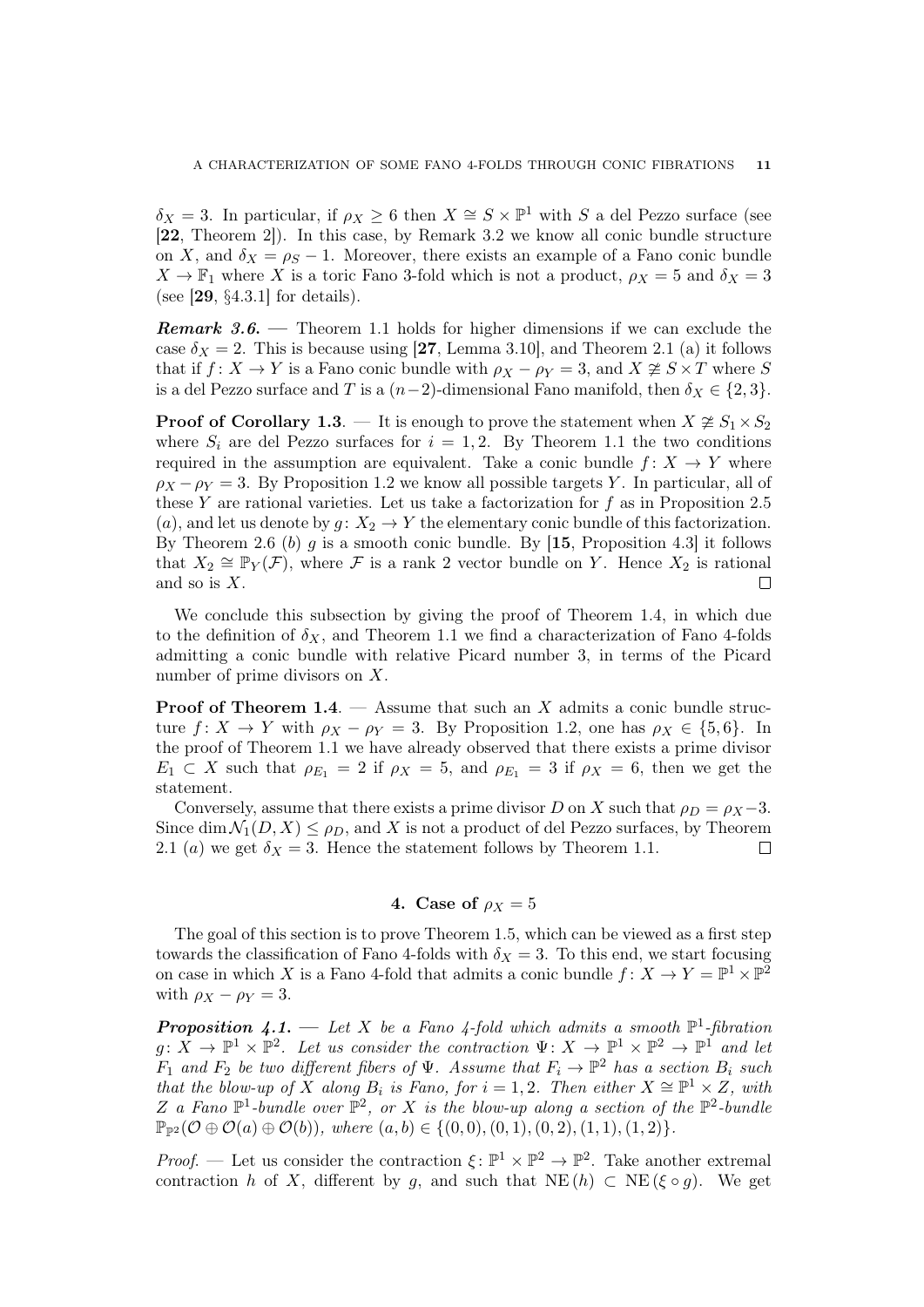another factorization for  $\psi := \xi \circ g: X \to \mathbb{P}^2$ , given by  $X \stackrel{h}{\to} Z \stackrel{\xi'}{\to} \mathbb{P}^2$ . We have the following commutative diagram:



Let R be the extremal ray corresponding to  $h$ . We claim that R is not contracted by  $\Psi$  and hence  $\Psi$  is finite on the fibers of h. To see this, assume by contradiction that R is contracted by  $\Psi$ . Since a curve in  $\mathbb{P}^1 \times \mathbb{P}^2$  cannot be contracted by both projections  $\pi$  and  $\xi$ , if R is contracted by  $\Psi$  it follows that it is also contracted by g. Hence g is the contraction of R, which is absurd by the choice of  $h$ .

We prove that all fibers of h are at most one-dimensional. By construction every fiber of h is contained in a fiber of  $\psi$ , then it has dimension at most 2. Assume by contradiction that there exists a two-dimensional fiber of h. Then there is a fiber of q which is contracted by h, a contradiction. Therefore, it follows from [33, Corollary 1.4] that  $h$  is either a conic bundle or it is the blow-up of  $Z$  along a smooth surface. For every  $p \in \mathbb{P}^2$ , the fiber  $S_p := \psi^{-1}(p)$  is a smooth del Pezzo surface since  $\psi$  is a smooth morphism, and  $S_p$  admits a smooth  $\mathbb{P}^1$ -fibration  $g|_{S_p}: S_p \to \mathbb{P}^1$ . Thus  $S_p \cong \mathbb{P}^1 \times \mathbb{P}^1$  or  $S_p \cong \mathbb{F}_1$ . By the deformation invariance of the Fano index (see for instance [16, Proposition 6.2]), the fibers of  $\psi$  are all isomorphic to one another. More precisely, they are all isomorphic to  $\mathbb{P}^1 \times \mathbb{P}^1$  when h is a conic bundle, while they are isomorphic to  $\mathbb{F}_1$  when h is a blow-up.

Assume that  $h$  is a conic bundle. Then by [33, Corollary of Proposition 4.3] we know that Z is Fano. Moreover, since all the fibers of  $\psi$  are isomorphic to  $\mathbb{P}^1 \times \mathbb{P}^1$ and h is an equidimensional morphism, it follows that the restriction  $h|_{S_p}: S_p \to \mathbb{P}^1$ has to be one of the two conic bundles on  $\mathbb{P}^1 \times \mathbb{P}^1$  and hence Z is a  $\mathbb{P}^1$ -bundle over  $\mathbb{P}^2$  and the fibers of h are isomorphic to  $\mathbb{P}^1$ . Since  $h: X \to Z$  is a  $\mathbb{P}^1$ -bundle and  $\Psi: X \to \mathbb{P}^1$  is finite over the fibers of h, using [7, Lemma 4.9] we get  $X \cong \mathbb{P}^1 \times Z$ with Z a Fano  $\mathbb{P}^1$ -bundle over  $\mathbb{P}^2$ . From now on, assume that h is birational. Let us denote by  $E \subset X$  the exceptional divisor of h and by  $A = h(E) \subset Z$  the center of the blow-up. For the reader's convenience the rest of the proof is subdivided into three steps.

**Step 1**. We show that E is a section of  $g: X \to \mathbb{P}^1 \times \mathbb{P}^2$ . Moreover, if  $B_1 \subset F_1$ and  $B_2 \subset F_2$  are sections of the  $\mathbb{P}^1$ -bundles  $F_i \to \mathbb{P}^2$  as in the assumption, then  $E \cap (B_1 \cup B_2) = \emptyset.$ 

**Proof of Step 1**. — In order to prove that E is a section of  $g: X \to \mathbb{P}^1 \times \mathbb{P}^2$  we first fix some notation. Given  $(t, p) \in \mathbb{P}^1 \times \mathbb{P}^2$ , set  $F_t := \Psi^{-1}(t)$  and  $S_p := \psi^{-1}(p)$ . Then  $\psi|_{F_t}: F_t \to \mathbb{P}^2$  is a  $\mathbb{P}^1$ -bundle with fiber  $C_{(t,p)} = (\psi|_{F_t})^{-1}(p) \cong \mathbb{P}^1$ , and we have that  $C_{(t,p)} = F_t \cap S_p$ .

As we have already observed  $S_p \cong \mathbb{F}_1$  for every  $p \in \mathbb{P}^2$ , then  $g|_{S_p}: S_p \to \mathbb{P}^1 \times \{p\}$ corresponds to the  $\mathbb{P}^1$ -bundle morphism of  $\mathbb{F}_1$ , and  $h|_{S_p}: S_p \to \dot{h}(S_p) = \mathbb{P}^2$  is the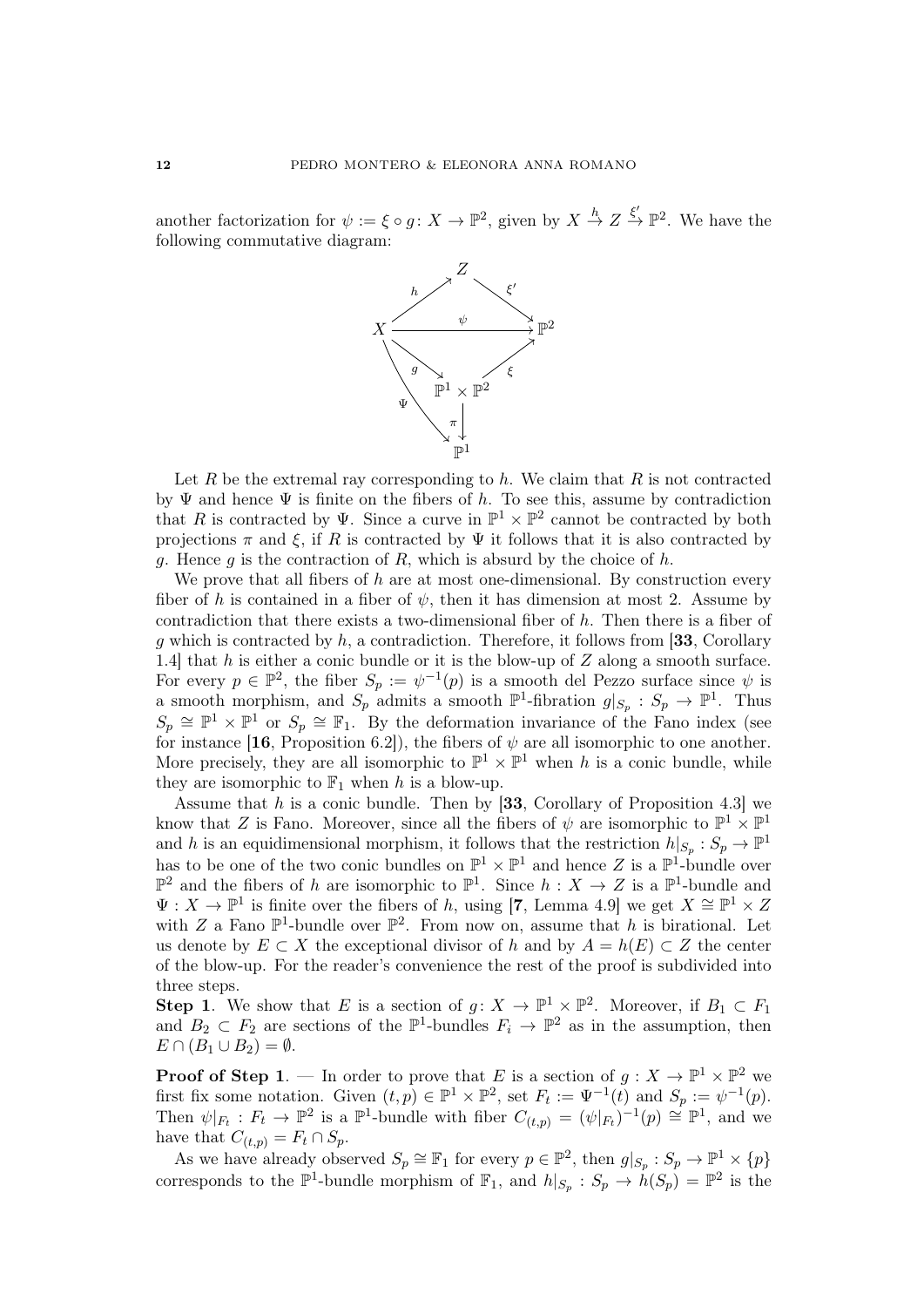contraction of the exceptional curve  $E_p \subset S_p \cong \mathbb{F}_1$ . It is easy to check that  $E_p \subset E$ for each  $p \in \mathbb{P}^2$ , and since all fibers  $S_p$  are different, we obtain that  $\{E_p\}_{p\in\mathbb{P}^2}$  is a family of  $(-1)$ -curves which covers E.

Take  $\Gamma$  a fiber of g. We prove that  $E \cdot \Gamma = 1$ . We observe that  $\Gamma \subset F_t$  for some  $t \in \mathbb{P}^1$ , and by what we have already observed  $S_p = \psi^{-1}(\psi(\Gamma))$  is such that  $F_t \cap S_p \cong \Gamma$ . Using the intersection theory of  $\mathbb{F}_1 \cong S_p$  one has  $E_p \cdot \Gamma = 1$ . Since  ${E_p}_{n \in \mathbb{P}^2}$  covers E, we deduce that E is a section of g.

Now we show that the divisor E is disjoint from the sections  $B_1$  and  $B_2$ . We know that h contracts the divisor  $E$  onto the surface  $A$ , and  $E$  is covered by curves of anticanonical degree 1 (cf. [19, Lemma 1]). Using the above information and the assumption that the blow-up of X along  $B_1$  is Fano we observe that whenever  $B_1$ intersects a fiber of h, this fiber must be contained in  $B_1$ . Indeed, let us denote by  $\ell$  a non-trivial fiber of h, by  $\varphi_1 : X_1 \to X$  the blow-up of X along  $B_1 \subset X$  with exceptional divisor  $E_1 \subset X_1$  and by  $\widetilde{\ell} \subset X_1$  the strict transform of  $\ell$  in  $X_1$ . If  $\ell$ intersects  $B_1$  but  $\ell \not\subset B_1$  we have that  $E_1 \cdot \ell > 0$  and hence

$$
-K_{X_1} \cdot \widetilde{\ell} = \varphi_1^*(-K_X) \cdot \widetilde{\ell} - E_1 \cdot \widetilde{\ell} = -K_X \cdot \ell - E_1 \cdot \widetilde{\ell} = 1 - E_1 \cdot \widetilde{\ell} \le 0
$$

which is impossible if  $X_1$  is Fano.

From the above observation we deduce that  $E \cap B_1 = \emptyset$ . Indeed, since  $\Psi$  is finite on fibers of h and  $B_1 \subset F_1$ ,  $B_1$  cannot contain a fiber of h and hence the fibers of h are disjoint from  $B_1$ . We deduce by the same argument that  $E \cap B_2 = \emptyset$  and hence  $E \cap (B_1 \cup B_2) = \emptyset.$  $\Box$ 

**Step 2**. We show that  $\xi' : Z \to \mathbb{P}^2$  is a  $\mathbb{P}^2$ -bundle and A,  $h(B_1)$ ,  $h(B_2)$  are mutually disjoint sections of  $\xi'$ .

**Proof of Step 2**. — We know that for every  $p \in \mathbb{P}^2$ ,  $S_p = \psi^{-1}(p) \cong \mathbb{F}_1$ , and  $g_{|S_p}: S_p \to \mathbb{P}^1 \times \{p\}$  is the  $\mathbb{P}^1$ -bundle morphism of  $\mathbb{F}_1$ . From the definition of h it follows that  $h_{|S_p}: S_p \to \mathbb{P}^2$  is the blow-down, so that  $\xi'^{-1}(p) = h(S_p) = \mathbb{P}^2$ . This shows that the scheme-theoretic intersection  $A \cap \xi'^{-1}(p)$  consists of a single point. Thus  $\xi'_{|A}: A \to \mathbb{P}^2$  is birational. In Step 1 we have already proved that E is a section of g, then  $\rho_E = 2$ . Since A is smooth we see that E is a  $\mathbb{P}^1$ -bundle over A, so that  $\rho_A = 1$ . This shows that  $\xi'_{|A}: A \to \mathbb{P}^2$  is an isomorphism, then A is a section of  $\xi'$ . Since  $B_i$  is a section of  $\psi$  for  $i = 1, 2$ , and by Step 1 we know that  $E \cap (B_1 \cup B_2) = \emptyset$ , it follows that also each  $h(B_i)$  is a section of  $\xi'$ , then the claim.  $\Box$ 

Step 3. We show that  $Z \cong \mathbb{P}_{\mathbb{P}^2}(\mathcal{O} \oplus \mathcal{O}(a) \oplus \mathcal{O}(b))$ , where  $(a, b) \in \{(0, 0), (0, 1), (0, 2),\}$  $(1, 1), (1, 2)$ .

**Proof of Step 3.** — By Step 2 it follows that  $Z \cong \mathbb{P}_{\mathbb{P}^2}(\mathcal{O} \oplus \mathcal{O}(a) \oplus \mathcal{O}(b))$  with  $a, b \in \mathbb{Z}$ . If Z is Fano then by Batyrev-Sato classification of toric Fano 4-folds [3, 31] we get  $(a, b) \in \{(0, 0), (0, 1), (0, 2), (1, 1)\}$ , while if Z is not Fano using [33, Proposition 3.6 we obtain that  $(a, b) = (1, 2)$ .  $\Box$ 

Hence the statement follows.

**Lemma 4.2.** — Let  $f: X \to \mathbb{P}^1 \times \mathbb{P}^2$  be a Fano conic bundle with  $\rho_X = 5$ . Then there exists a factorization as in Proposition 2.5 (a), where  $X_1$ ,  $X_2$  are Fano 4-folds.

 $\Box$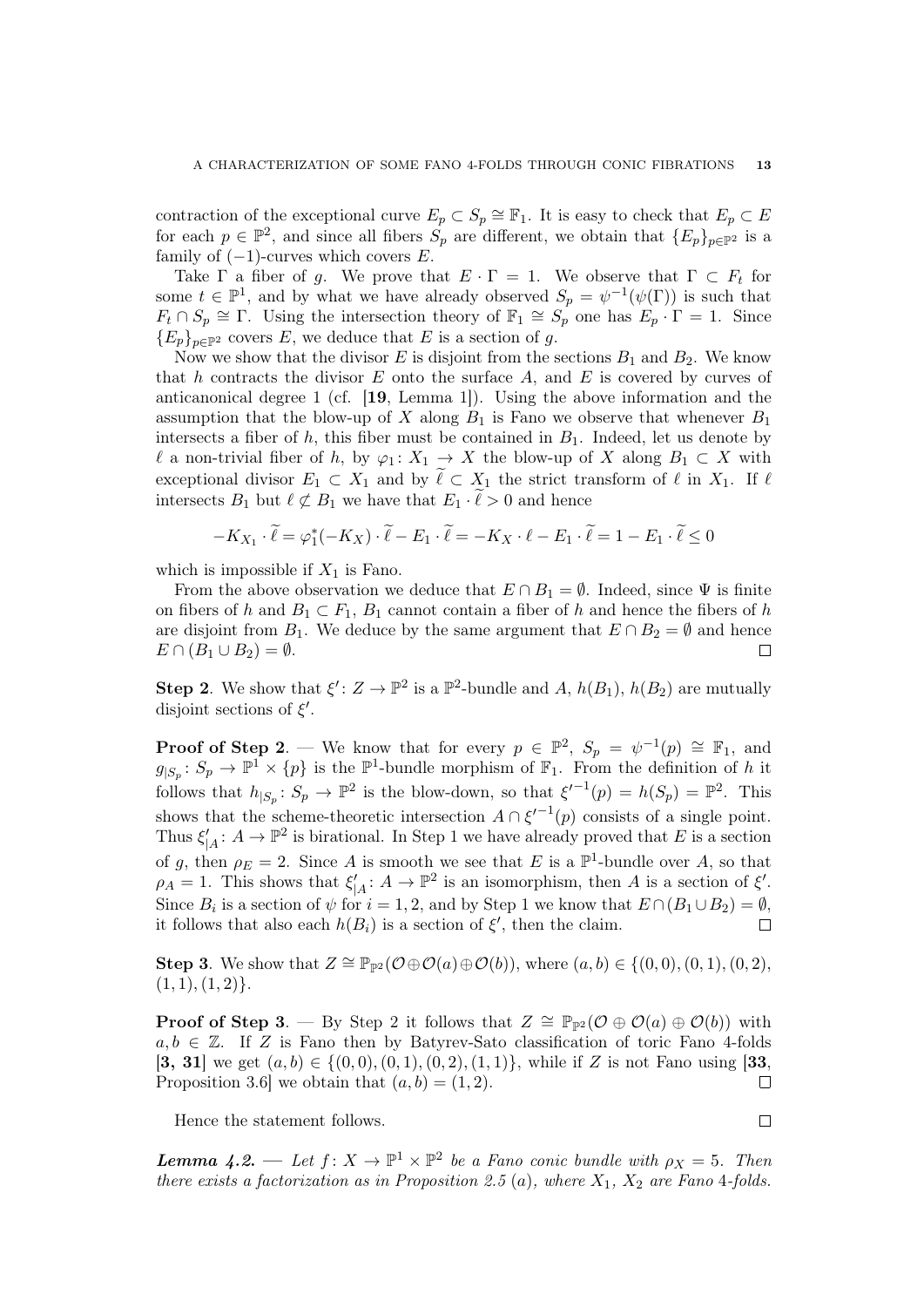*Proof.* — Let us take a factorization for f as in Proposition 2.5 (a), given by:



We denote by  $A_i$  the two components of the discriminant divisor of f as in Proposition 2.5  $(c)$ . By Proposition 2.5  $(b)$  we know that there exist two prime divisors  $E_i$ ,  $\hat{E}_i$  of X such that  $f^*(A_i) = E_i + \hat{E}_i$ , and  $E_i \rightarrow A_i$ ,  $\hat{E}_i \rightarrow A_i$  are  $\mathbb{P}^1$ -bundles for  $i = 1, 2$ . Let us denote by  $e_i \subset E_i$ ,  $\hat{e_i} \subset \hat{E_i}$  the fibers for  $i = 1, 2$ .

By the conic bundle structure,  $D_i := \tilde{g}^*(A_i)$  are  $\mathbb{P}^1$ -bundles over  $A_i$ , and each  $D_i$ <br>ortains a section  $A' \simeq A_i$ , such that f, is the blow-up of X, along  $A'$  for  $i = 1, 2$ contains a section  $A'_i \cong A_i$ , such that  $f_i$  is the blow-up of  $X_i$  along  $A'_i$  for  $i = 1, 2$ .

By  $[27,$  Remark 3.7 the factorization of f is not unique and depends on the choice of the extremal rays spanned by  $[e_i]$ ,  $[\hat{e}_i]$ . To fix the notation, assume that  $\tilde{f}_1$  corresponds to the contraction of the extremal ray  $R_1 = \mathbb{R}_{\geq 0}[e_1]$ , and  $f_2$  is the contraction given by the extremal ray  $R_2 = \mathbb{R}_{\geq 0}[e_2]$ . Using these facts, we first prove that up to changing the factorization of  $f$  we obtain that the target of the first blow-up of the factorization of f is a Fano variety.

Assume that  $X_1$  is not Fano. Then there exists an irreducible curve  $C \subset X_1$  such  $K_1 \subset \mathbb{C}$ that  $-K_{\widetilde{X}_1}$   $\cdot C \leq 0$ , and  $C \subset A'_1$ . We show that  $D_1$  is not Fano. To this end, we first prove that  $D_1$  is a nef divisor which has intersection zero with every curve contained in it. Indeed, by Corollary 3.4 we deduce that the divisors  $A_i$  are both fibers of the projection  $\mathbb{P}^1 \times \mathbb{P}^2 \to \mathbb{P}^1$ , then  $A_1 \equiv aA_2$  for some  $a \in \mathbb{R}$ . By the injectivity of  $\widetilde{g}^*$  we obtain that  $D_1 \equiv aD_2$ . Therefore, if  $C_1 \subset D_1$  is an irreducible curve, then  $D_1, C_2 = aD_2, C_3 = 0$  because  $D_1 \cap D_2 = \emptyset$ . Hence by the ediunction formula we  $D_1 \cdot C_1 = aD_2 \cdot C_1 = 0$  because  $D_1 \cap D_2 = \emptyset$ . Hence by the adjunction formula we get  $-K_{D_1} \cdot C = -K_{\widetilde{X}_1} \cdot C - D_1 \cdot C \leq 0$ . Since  $\hat{E}_1$  is the strict transform in X of the divisor  $D_1$ , it follows that  $\hat{E}_1$  is not a Fano variety.

By Corollary 3.4, we know that  $A'_i \cong \mathbb{P}^2$ , so that  $\rho_{\hat{E}_1} = 2$ . Now we replace  $\tilde{f}_1$ with the contraction of the extremal ray spanned by  $\left[\hat{e}_1\right]$ . In this way we get another blow-up  $f_1: X \to X_1$  where  $X_1$  is Fano by [33, Proposition 3.4].

Let us consider the factorization of f given by  $X \stackrel{f_1}{\rightarrow} X_1 \stackrel{f_2}{\rightarrow} \widetilde{X_2} \stackrel{\widetilde{g}}{\rightarrow} \mathbb{P}^1 \times \mathbb{P}^2$ .

If  $\widetilde{X}_2$  is Fano we are done. Assume that it is not. We can proceed in the same way, replacing  $A'_1$  with  $A'_2$ , which is the center of the blow-up  $\tilde{f}_2$ . With a similar method, it is easy to check that  $D_2$  is not Fano, and since its strict transform in  $X_1$ is isomorphic to  $\hat{E_2}$ , we deduce that  $\hat{E_2}$  is not Fano.

Replacing  $f_2$  with  $f_2: X_1 \rightarrow X_2$  which corresponds to the contraction of the extremal ray spanned by  $\left[\hat{e}_2\right]$ , we complete the proof applying again [33, Proposition 3.4]. П

**Remark 4.3.** — The proof of Lemma 4.2 depends neither on the dimension of X nor on  $\rho_X$ . Indeed, the same argument shows the following more general statement. Assume that X is a Fano manifold of arbitrary dimension, and let  $f: X \to Y$  be a non-elementary Fano conic bundle with  $r := \rho_X - \rho_Y$ . Let us take a factorization for f as in Proposition 2.5 (a), and let us denote by  $g: X_{r-1} \to Y$  the elementary conic bundle in this factorization. If  $\rho_{A_i} = 1$ , and  $D_i := g^*(A_i)$  is a nef divisor for  $i = 1, \ldots, r-1$ , then there exists a factorization of f as in Proposition 2.5 (a), where each of the  $X_i$  is a Fano variety.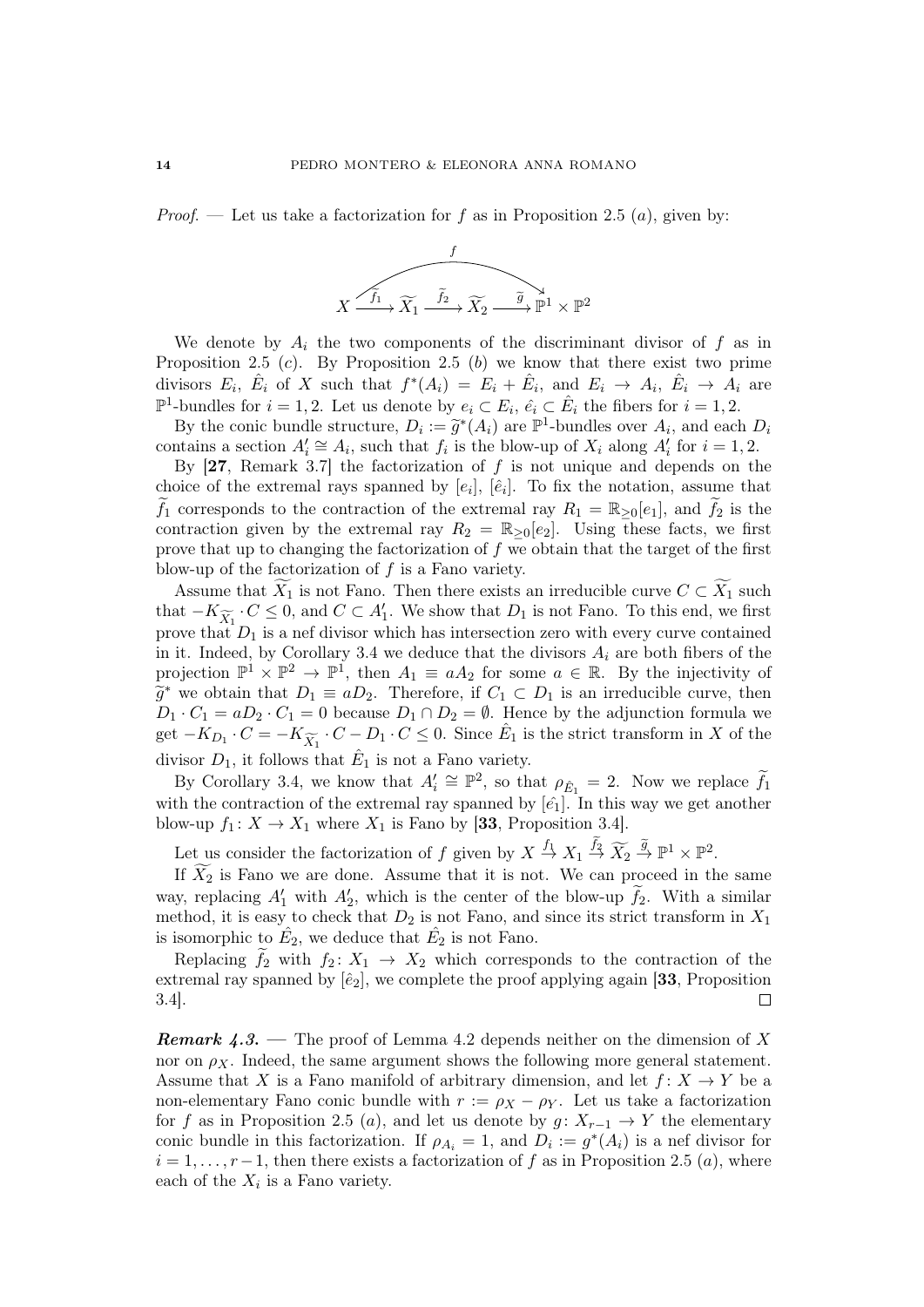**Proof of Theorem 1.5.** — Let us take a factorization for f as in Proposition 2.5 (a). We denote by  $g: X_2 \to Y$  the associated elementary conic bundle, and by  $A_i$ the two disjoint components of  $\Delta_f$ . By Proposition 1.2 we know all possible Y. First we assume that  $Y \cong \mathbb{P}^1 \times \mathbb{P}^2$  and, by Corollary 3.4, we deduce that in this case  $A_i \cong \mathbb{P}^2$  for each  $i = 1, 2$ . Applying Lemma 4.2 to  $f: X \to Y \cong \mathbb{P}^1 \times \mathbb{P}^2$ , and keeping the same notation of this lemma, we can suppose that  $X_1$  and  $X_2$  are Fano. We observe that the contraction  $\Psi: X_2 \stackrel{g}{\to} \mathbb{P}^1 \times \mathbb{P}^2 \to \mathbb{P}^1$  satisfies the assumptions of Proposition 4.1. To this end, we first observe that  $g$  is smooth by Theorem 2.6 (b). Moreover, by the proof of [27, Proposition 3.5] it follows that each  $\mathbb{P}^1$ -bundle  $F_i := g_{|g^{-1}(A_i)} : g^{-1}(A_i) \to A_i$  has a section  $B_i \cong A_i$ , and such  $B_i$  corresponds to the center of the blow-ups  $f_i$  in the factorization of  $f$ . Hence we can apply Proposition 4.1 to the contraction  $\Psi$ , and taking the two  $\mathbb{P}^1$ -bundles  $F_i$  which are fibers of  $\Psi$ . Then it follows that either  $X_2$  is isomorphic to one of the varieties as in point (1) or that  $X_2$  is isomorphic to the blow-up of a section A of the  $\mathbb{P}^2$ -bundle  $Z \cong \mathbb{P}_{\mathbb{P}^2}(\mathcal{O} \oplus \mathcal{O}(a) \oplus \mathcal{O}(b)),$ where  $(a, b) \in \{ (0, 0), (0, 1), (0, 2), (1, 1), (1, 2) \}.$  By the proof of Proposition 4.1 we recall that this last case occurs when there is a birational map  $h: X_2 \to Z$  which is a blow-up along a section A of Z, such that  $A \cap (h(B_1) \cup h(B_2)) = \emptyset$ . Moreover, by Step 1 in the proof of Proposition 4.1, it follows that  $h(B_i) \cong B_i$  for  $i = 1, 2$ , and by Step 2 of the same Proposition we know that  $A, B_1, B_2$  are disjoint sections of Z. Therefore using the factorization of  $f$  we conclude that  $X$  is the blow-up along these three disjoint sections of Z.

Finally, assume that  $Y \cong \mathbb{P}_{\mathbb{P}^2}(\mathcal{O} \oplus \mathcal{O}(1))$  or  $Y \cong \mathbb{P}_{\mathbb{P}^2}(\mathcal{O} \oplus \mathcal{O}(2))$ . Being  $g \colon X_2 \to Y$ a smooth  $\mathbb{P}^1$ -fibration, and Y rational, then applying [15, Proposition 4.3] we deduce that  $X_2$  is as in point (2) and hence the statement. П

#### 5. Toric Fano conic bundles with relative Picard dimension 3

The purpose of this section is to provide examples proving that all Fano 3-folds Y listed in Proposition 1.2 appear as target of some Fano conic bundle  $f: X \to Y$  with  $\rho_X - \rho_Y = 3$ . In particular, we give explicit examples of toric Fano conic bundle, *i.e.* Fano conic bundle  $f: X \to Y$  where X is toric.

We refer the reader to  $\left[11\right]$  for the general theory of toric varieties and to  $\left[13, 14, \right]$ 21, 26] for details on the toric MMP.

Let  $N \cong \mathbb{Z}^n$  be a lattice and let  $N_{\mathbb{R}} \cong \mathbb{R}^n$  be its real scalar extension. Let  $\Delta_X \subseteq N_{\mathbb{R}}$  be a fan and let us denote by  $\Delta_X(k)$  the set of k dimensional cones in  $\Delta_X$ and by  $X = X(\Delta_X)$  the associated toric variety. If  $\sigma \in \Delta_X(k)$  is a cone generated by the primitive vectors  $\{u_1, \ldots, u_k\}$  we will denote by  $V(\sigma)$  or  $V(u_1, \ldots, u_k)$  the closed invariant subvariety of codimension k in X. In particular, each  $\rho \in \Delta_X(1)$ corresponds to an invariant prime divisor  $V(\rho)$  on X; such a cone is called a ray. Similarly, each cone of codimension one  $\omega \in \Delta_X(n-1)$  corresponds to an invariant rational curve on X; such a cone is called a wall.

If  $X$  is a smooth projective toric variety of dimension  $n$  then every extremal ray  $R \subseteq \text{NE}(X)$  corresponds to an invariant curve  $C_{\omega}$  such that  $R = \mathbb{R}_{\geq 0}[C_{\omega}]$  or, equivalently, to a wall  $\omega \in \Delta_X(n-1)$ .

Let us suppose that such a wall  $\omega$  is generated by the primitive vectors  $\{u_1, \ldots, u_{n-1}\}.$  Since the fan  $\Delta_X$  is simplicial,  $\omega$  separates two maximal cones  $\sigma = \text{cone}(u_1, \ldots, u_{n-1}, u_n)$  and  $\sigma' = \text{cone}(u_1, \ldots, u_{n-1}, u_{n+1})$ , where  $u_n$  and  $u_{n+1}$ are primitive on rays on opposite sides of  $\omega$ . The  $n + 1$  vectors  $u_1, \ldots, u_{n+1}$  are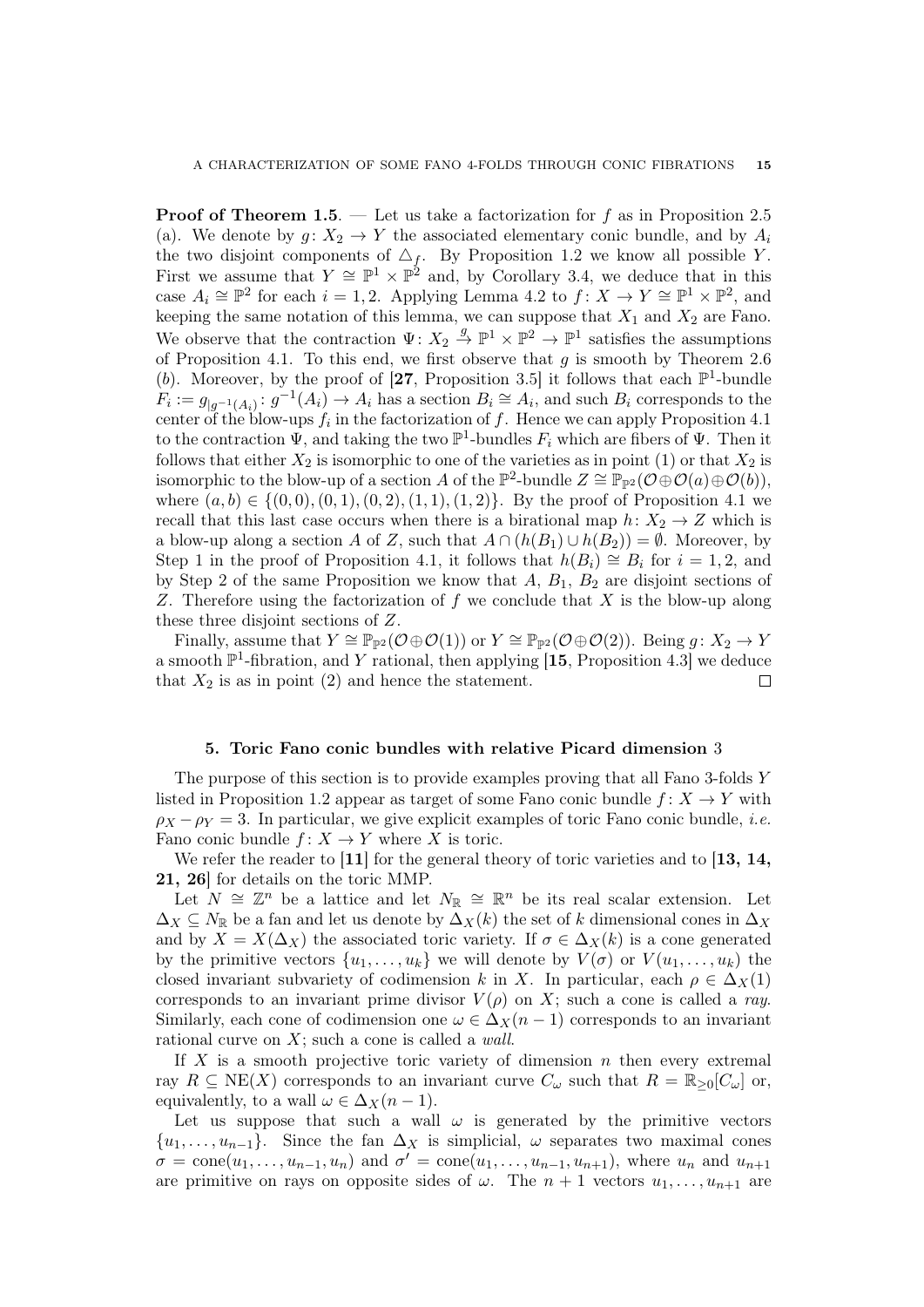linearly dependent. Hence, they satisfy a so called *wall relation* (see [11, page 303]):

$$
b_n u_n + \sum_{i=1}^{n-1} b_i u_i + b_{n+1} u_{n+1} = 0,
$$

where  $b_n = b_{n+1} = 1$  and  $b_i \in \mathbb{Z}$  for  $i = 1, \ldots, n-1$ . By reordering if necessary, we can assume that

> $b_i < 0$  for  $1 \leq i \leq \alpha$  $b_i = 0$  for  $\alpha + 1 \leq i \leq \beta$  $b_i > 0$  for  $\beta + 1 \leq i \leq n + 1$ .

The wall relation and the signs of the coefficients involved allow us to describe the nature of the associated contraction. More precisely,

- (1) Fiber type contractions correspond to  $\alpha = 0$
- (2) Divisorial contractions correspond to  $\alpha = 1$
- (3) Small contractions correspond to  $\alpha > 1$ .

In all cases we have that the extremal contraction associated to  $R$  is of type  $(n - \alpha, \beta)$ . We refer the reader to [26, §2] or [21, §14.2] for details. Moreover, toric Fano 4-folds were classified by Batyrev and Sato into 124 families by using the language of *primitive collections* [2, 3, 31].

In our analysis, we are mainly interested in extremal K−negative contractions between smooth projective varieties  $\varphi_R: X \to X_R$  of type  $(n-1, n-2)$  and type  $(n, n-1)$  (*i.e.*, an elementary conic bundle). In the toric case, the associated wall relations are the following:

- (a) Type  $(n-1, n-2)$ :  $u_n-u_1+u_{n+1}=0$ . It corresponds geometrically to the blowup of the codimension two subvariety  $A = V(u_n, u_{n+1}) \subset X_R$ , with exceptional divisor  $V(u_1) \subset X$ . The toric morphism  $\varphi_R : X \to X_R$  corresponds to the star subdivision of  $\Delta_{X_R}$  relative to the ray generated by the vector  $u_1 = u_n + u_{n+1}$ (see [11, Definition 3.3.7]).
- (b) Type  $(n, n 1)$ :  $u_n + u_{n+1} = 0$ . It corresponds geometrically to a projective vector bundle structure  $X \cong \mathbb{P}_{X_R}(\mathcal{E})$  where  $\mathcal{E}$  is a decomposable rank 2 vector bundle on  $X_R$ , for which  $V(u_n) \cong V(u_{n+1}) \cong X_R$  are disjoint sections of X. The toric morphism  $\varphi_R : X \to X_R$  is induced by the quotient map  $\Phi_R : N_{\mathbb{R}} \to N_{\mathbb{R}}/ \operatorname{Span}(u_n).$

Let us recall that in the Fano conic bundle case  $f: X \to Y$  with  $\rho_X - \rho_Y = 3$ , by Proposition 2.5 (*a*) and Theorem 2.6 (*b*) it follows that there exists a factorization  $\int f$ 



where each  $f_i$  is a blow-up along a smooth surface of  $X_i$  for  $i = 1, 2$ , and g is a smooth elementary conic bundle. By  $[27,$  Proposition 3.5 (1)] the centers of the blow-ups are isomorphic to the smooth components of the discriminant divisor of  $f$ . When  $X$ is a Fano 4-fold some of the possible blow-up centers are described in Corollary 3.4.

We denote by  $\text{Bl}_{A_i}(X_i)$  the blow-up of  $X_i$  along  $A_i$ . From now on we keep the above notation for a factorization of  $f$  and we use Batyrev-Sato notation as in [3, §4] and [31, Table 1].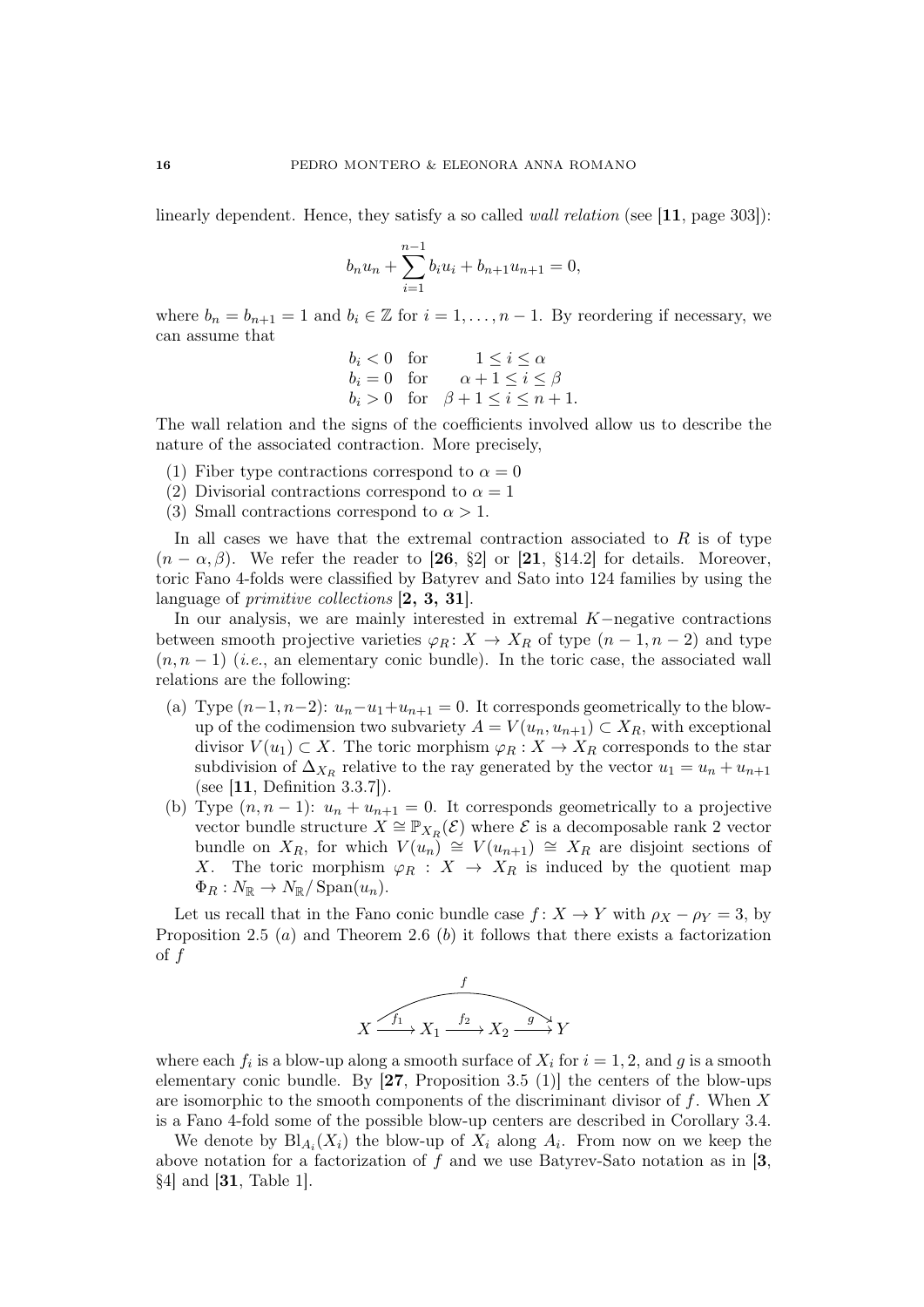**Case of**  $\rho_X = 5$ . — For a toric Fano conic bundle  $f: X \to Y$  with  $\rho_X = 5$  and  $\rho_X - \rho_Y = 3$ , we know by Proposition 1.2 (a) that  $\tilde{Y} \cong \mathbb{P}_{\mathbb{P}^2}(\mathcal{O} \oplus \mathcal{O}(a))$  for some  $a \in \{0, 1, 2\}$ . In particular X admits a locally trivial toric bundle over  $\mathbb{P}^2$  whose fiber is a Del Pezzo surface with Picard rank 4. Toric Fano 4-folds admitting such a fibration onto  $\mathbb{P}^2$  were considered by Batyrev in [3, §3.2.9] and their combinatorial type is denoted by  $K$  in [3, §4]. More precisely, we have the following:

**Proposition 5.1.** — Let X be a toric Fano 4-fold with  $\rho_X = 5$ . Assume that there exists a conic bundle  $f: X \to Y$  such that  $Y \cong \mathbb{P}_{\mathbb{P}^2}(\mathcal{O} \oplus \mathcal{O}(a))$  for some  $a \in \{0, 1, 2\}$ . Then  $X \cong K_i$  for some  $i \in \{1, 2, 3, 4\}.$ 

**Examples 5.2.** — The following examples show that all the varieties  $K_1, K_2, K_3, K_4$ admit a conic bundle  $f: X \to Y$  onto  $Y \cong \mathbb{P}_{\mathbb{P}^2}(\mathcal{O} \oplus \mathcal{O}(a))$  for some  $a \in \{0, 1, 2\}$ .

Let us denote by  $\{e_1, e_2, e_3, e_4\}$  the canonical basis of  $N_{\mathbb{R}} \cong \mathbb{R}^4$ . Let us explain in more detail the method used to provide the examples.

We start by considering suitable toric Fano 4-folds  $X_2$  with  $\rho_X - \rho_{X_2} = 2$  such that there is an elementary smooth conic bundle  $g: X_2 \to Y$ , where Y is one of the above listed varieties  $(4)$ . Afterwards, we have to blow-ups two suitable smooth surfaces from  $X_2$ , which in this case we choose to be both isomorphic to  $\mathbb{P}^2$  (c.f. Corollary 3.4).

Let us denote by  $A_1$ ,  $A_2$  these centers. By the conic bundle structure,  $A_i$ 's must be transversal with respect to the fibers of the elementary conic bundle  $q: X_2 \to Y$ . To this end, it can be checked by using Macaulay  $2 \lceil 17 \rceil$  whether the blow-up X along  $A_1, A_2$  is Fano or not. Then by computing the self-intersection number  $(-K_X)^4$ and comparing with [3, §4] and [31, Table 1] we can determine the corresponding varieties  $X_1$  and X in Batyrev-Sato classification.

1. Let  $X_2 := D_5 \cong \mathbb{P}^1 \times \mathbb{P}_{\mathbb{P}^2}(\mathcal{O} \oplus \mathcal{O}(2)).$  The primitive generators of the rays of the fan of  $X_2$  are given by

$$
\Delta_{X_2}(1) = \{u_1 = e_1, u_2 = e_2, u_3 = -e_1 - e_2 + 2e_3, u_4 = e_3, u_5 = -e_3, u_6 = e_4, u_7 = -e_4\}.
$$

The elementary conic bundle  $g: X_2 \to \mathbb{P}^1 \times \mathbb{P}^2$  induced by the second factor  $\mathbb{P}_{\mathbb{P}^2}(\mathcal{O}\oplus\mathcal{O}(2))\to\mathbb{P}^2$  is given by the quotient map  $G:\mathbb{R}^4\to\mathbb{R}^4/\langle e_3\rangle$ . Let  $A_1 = V(u_4, u_6)$  and  $A_2 = V(u_5, u_7)$ , where  $A_i \cong \mathbb{P}^2$  for  $i = 1, 2$ . We verify with Macaulay2 that  $X_1 := \text{Bl}_{A_1}(X_2) \cong H_3$  and  $X := \text{Bl}_{A_1,A_2}(X_2) \cong K_1$  are Fano. We get the following factorization of  $f : X \to Y$ .

$$
X \cong K_1 \xrightarrow{f_1} X_1 \cong H_3 \xrightarrow{f_2} X_2 \cong D_5 \xrightarrow{g} Y \cong \mathbb{P}^1 \times \mathbb{P}^2.
$$

2. Let  $X_2 := D_3 \cong \mathbb{P}_Y(\mathcal{E})$ , where  $\mathcal E$  is a decomposable rank 2 vector bundle on  $Y \cong \mathbb{P}_{\mathbb{P}^2}(\mathcal{O} \oplus \mathcal{O}(1))$ . The primitive generators of the rays of the fan of  $X_2$  are given by

$$
\Delta_{X_2}(1) = \{u_1 = e_1, u_2 = e_2, u_3 = -e_1 - e_2 + e_3 + e_4, u_4 = e_3, u_5 = -e_3 + e_4, u_6 = e_4, u_7 = -e_4\}.
$$

The elementary conic bundle  $g: D_3 \to \mathbb{P}_{\mathbb{P}^2}(\mathcal{O} \oplus \mathcal{O}(1))$  is induced by the quotient map  $G: \mathbb{R}^4 \to \mathbb{R}^4/\langle e_4 \rangle$ . Let  $A_1 = V(u_4, u_7)$  and  $A_2 = V(u_5, u_7)$ , where  $A_i \cong \mathbb{P}^2$ 

<sup>4.</sup> This can be easily checked by looking at the corresponding fans. We refer the interested reader to the auxiliary files accompanying the Macaulay2 package NormalToricVarieties for the complete list of fans of the 124 toric Fano 4-folds in Batyrev-Sato classification.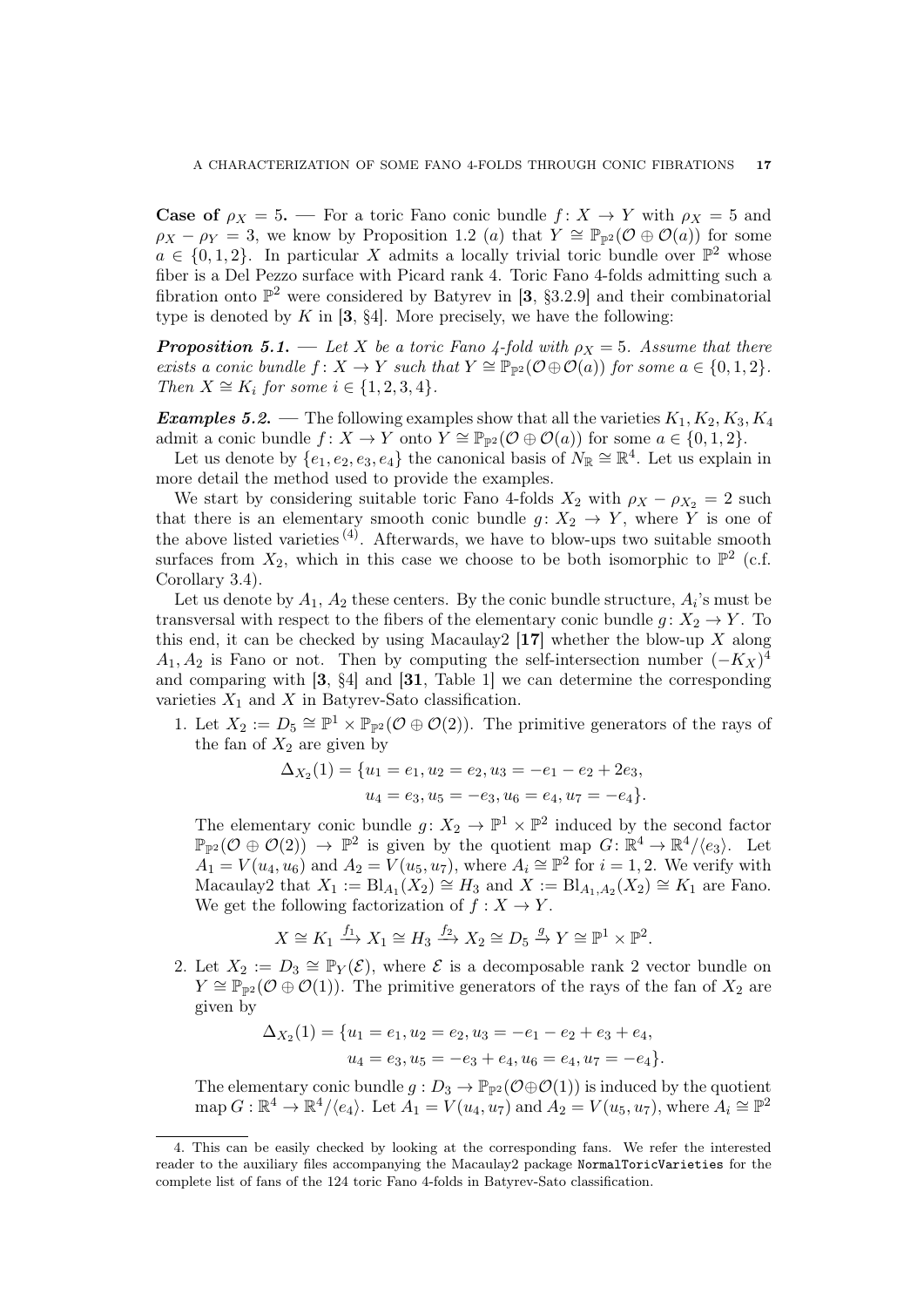for  $i = 1, 2$ . We verify with Macaulay2 that  $X_1 := \text{Bl}_{A_1}(X_2) \cong H_2$  and  $X := \text{Bl}_{A_1,A_2}(X_2) \cong K_2$  are Fano. We get the following factorization of  $f: X \to Y$ .

$$
X \cong K_2 \xrightarrow{f_1} X_1 \cong H_2 \xrightarrow{f_2} X_2 \cong D_3 \xrightarrow{g} Y \cong \mathbb{P}_{\mathbb{P}^2}(\mathcal{O} \oplus \mathcal{O}(1)).
$$

3. Let  $X_2 := D_{16} \cong \mathbb{P}_Y(\mathcal{E})$ , where  $\mathcal E$  is a decomposable rank 2 vector bundle on  $Y \cong \mathbb{P}_{\mathbb{P}^2}(\mathcal{O} \oplus \mathcal{O}(2))$ . The primitive generators of the rays of the fan of  $X_2$  are given by

$$
\Delta_{X_2}(1) = \{u_1 = e_1, u_2 = e_2, u_3 = -e_1 - e_2 + e_3 - e_4, u_4 = e_3, u_5 = -e_3 + e_4, u_6 = e_4, u_7 = -e_4\}.
$$

The elementary conic bundle  $g : D_{16} \to \mathbb{P}_{\mathbb{P}^2}(\mathcal{O} \oplus \mathcal{O}(2))$  is induced by the quotient map  $G: \mathbb{R}^4 \to \mathbb{R}^4/\langle e_4 \rangle$ . Let  $A_1 = V(u_4, u_7)$  and  $A_2 = V(u_5, u_7)$ , where  $A_i \cong \mathbb{P}^2$  for  $i = 1, 2$ . We verify with Macaulay2 that  $X_1 := \text{Bl}_{A_1}(X_2) \cong$  $H_5$  and  $X := \text{Bl}_{A_1,A_2}(X_2) \cong K_3$  are Fano. We get the following factorization of  $f: X \to Y$ .

$$
X \cong K_3 \xrightarrow{f_1} X_1 \cong H_5 \xrightarrow{f_2} X_2 \cong D_{16} \xrightarrow{g} Y \cong \mathbb{P}_{\mathbb{P}^2}(\mathcal{O} \oplus \mathcal{O}(2)).
$$

4. The conic bundle structure on  $X := K_4 \cong Bl_{p_1,p_2,p_3}(\mathbb{P}^2) \times \mathbb{P}^2$  is induced by the first factor as follows (see Remark 3.2).

$$
K_4 \cong \text{Bl}_{p_1, p_2, p_3}(\mathbb{P}^2) \times \mathbb{P}^2 \xrightarrow{f_1} X_1 \cong \text{Bl}_{p_1, p_2}(\mathbb{P}^2) \times \mathbb{P}^2 \xrightarrow{f_2} X_2 \cong \mathbb{F}_1 \times \mathbb{P}^2 \xrightarrow{g} Y \cong \mathbb{P}^1 \times \mathbb{P}^2.
$$

**Case of**  $\rho_X = 6$ . — Given a Fano conic bundle  $f: X \to Y$  with  $\rho_X = 6$  and  $\rho_X - \rho_Y = 3$ , we know all possible targets Y using Proposition 1.2 (b). The following examples show that all of these Fano 3-folds Y appears as targets of some toric Fano conic bundle  $f: X \to Y$  with  $\rho_X - \rho_Y = 3$ .

**Examples 5.3.** — We proceed as in Examples 5.2. Let us denote by  $\{e_1, e_2, e_3, e_4\}$ the canonical basis of  $N_{\mathbb{R}} \cong \mathbb{R}^4$ .

1. Let  $X_2 := L_1 \cong \mathbb{P}_{\mathbb{P}^1 \times \mathbb{P}^1 \times \mathbb{P}^1}(\mathcal{O} \oplus \mathcal{O}(1,1,1)).$  The primitive generators of the rays of the fan of  $X_2$  are given by

$$
\Delta_{X_2}(1) = \{u_1 = e_1, u_2 = e_2, u_3 = e_1 - e_2, u_4 = e_3, u_5 = e_1 - e_3, u_6 = e_4, u_7 = e_1 - e_4, u_8 = -e_1\}.
$$

The elementary conic bundle  $g: L_1 \to \mathbb{P}^1 \times \mathbb{P}^1 \times \mathbb{P}^1$  is induced by the quotient map  $G: \mathbb{R}^4 \to \mathbb{R}^4/\langle e_1 \rangle$ . Let  $A_1 = V(u_2, u_8), A_2 = V(u_3, u_8)$ , where  $A_i \cong$  $\mathbb{P}^1$  ×  $\mathbb{P}^1$  for  $i = 1, 2$ . We verify with Macaulay2 that  $X_1 := \text{Bl}_{A_3}(X_1)$  ≅  $\text{Bl}_{A_2}(X_2) \cong Q_3$  and  $X := \text{Bl}_{A_1,A_2}(X_2) \cong U_1$  are Fano. We get the following factorization of  $f : X \to Y$ .

$$
X \cong U_1 \xrightarrow{f_1} X_1 \cong Q_3 \xrightarrow{f_2} X_2 \cong L_1 \xrightarrow{g} Y \cong \mathbb{P}^1 \times \mathbb{P}^1 \times \mathbb{P}^1.
$$

2. Let  $X_2 := L_2 \cong \mathbb{P}_Y(\mathcal{E})$ , where  $\mathcal E$  is a decomposable rank 2 vector bundle on  $Y \cong \mathbb{P}_{\mathbb{P}^1 \times \mathbb{P}^1}(\mathcal{O}(-1,-1) \oplus \mathcal{O})$ . The primitive generators of the rays of the fan of  $X_2$  are given by

$$
\Delta_{X_2}(1) = \{u_1 = e_1, u_2 = e_2, u_3 = e_1 - e_2, u_4 = e_3, u_5 = e_1 - e_2 - e_3, u_6 = e_4, u_7 = e_1 - e_2 - e_4, u_8 = -e_1\}.
$$

The elementary conic bundle  $g: L_2 \to \mathbb{P}_{\mathbb{P}^1 \times \mathbb{P}^1}(\mathcal{O}(-1,-1) \oplus \mathcal{O})$  is induced by the quotient map  $G: \mathbb{R}^4 \to \mathbb{R}^4/\langle e_1 \rangle$ . Let  $A_1 = V(u_2, u_8), A_2 = V(u_3, u_8)$ , where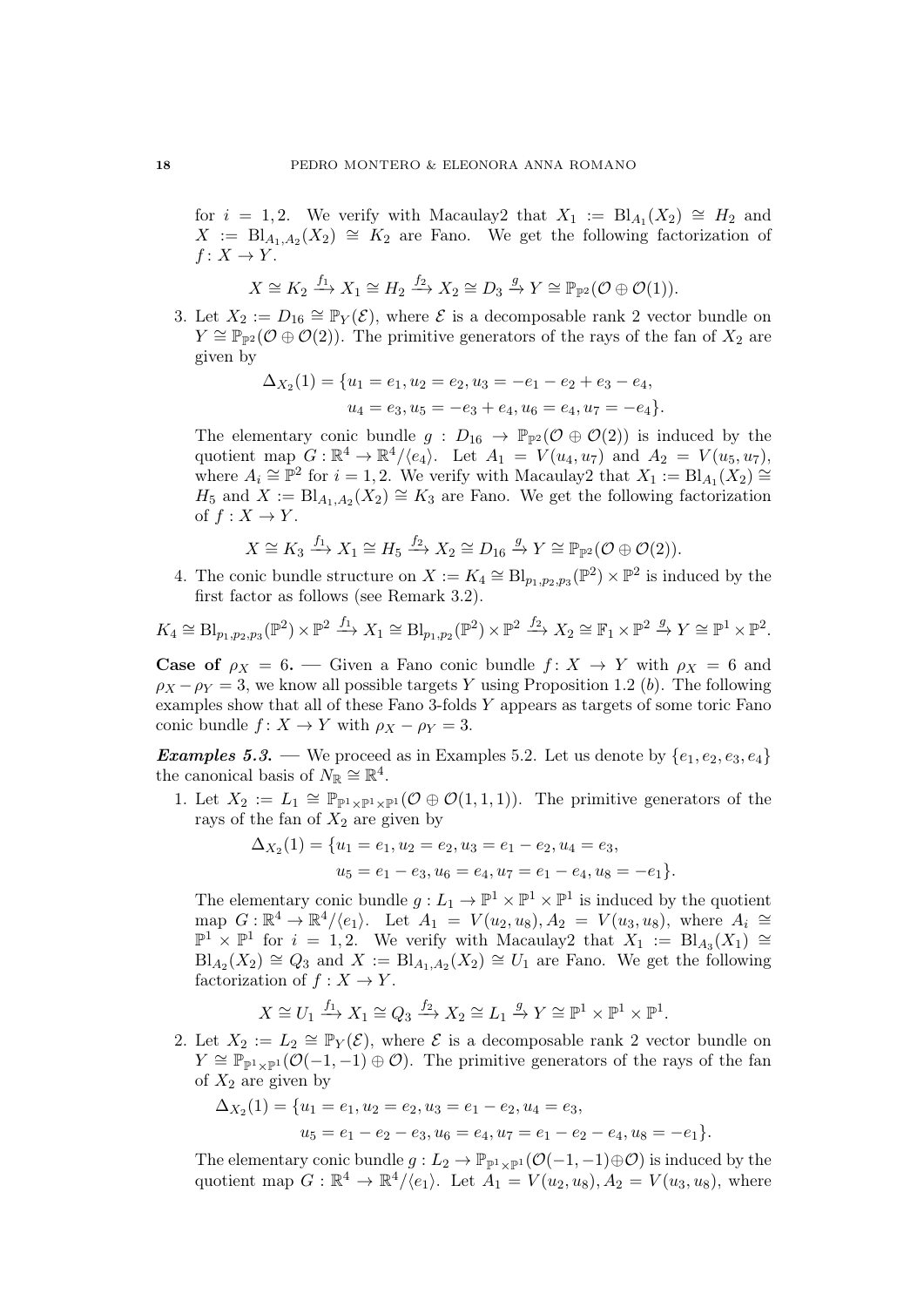$A_i \cong \mathbb{P}^1 \times \mathbb{P}^1$  for  $i = 1, 2$ . We verify with Macaulay2 that  $X_1 := \text{Bl}_{A_1}(X_2) \cong Q_{13}$ and  $X := \text{Bl}_{A_1,A_2}(X_2) \cong U_1$  are Fano. We get the following factorization of  $f: X \to Y$ .

$$
X \cong U_1 \xrightarrow{f_1} X_1 \cong Q_{13} \xrightarrow{f_2} X_2 \cong L_2 \xrightarrow{g} Y \cong \mathbb{P}_{\mathbb{P}^1 \times \mathbb{P}^1}(\mathcal{O}(-1,-1) \oplus \mathcal{O}).
$$

3. Let  $X_2 := L_3 \cong \mathbb{P}_Y(\mathcal{E})$ , where  $\mathcal E$  is a decomposable rank 2 vector bundle on  $Y \cong \mathbb{F}_1 \times \mathbb{P}^1$ . The primitive generators of the rays of the fan of  $X_2$  are given by

$$
\Delta_{X_2}(1) = \{u_1 = e_1, u_2 = e_2, u_3 = e_1 - e_2, u_4 = e_3, u_5 = e_1 - e_3, u_6 = e_4, u_7 = e_3 - e_4, u_8 = -e_1\}.
$$

The elementary conic bundle  $g: L_3 \to \mathbb{F}_1 \times \mathbb{P}^1$  is induced by the quotient map  $G: \mathbb{R}^4 \to \mathbb{R}^4/\langle e_1 \rangle$ . Let  $A_1 = V(u_2, u_8), A_2 = V(u_3, u_8)$ , where  $A_i \cong \mathbb{F}_1$ for  $i = 1, 2$ . We verify with Macaulay2 that  $X_1 := \text{Bl}_{A_1}(X_2) \cong Q_5$  and  $X := \text{Bl}_{A_1,A_2}(X_2) \cong U_2$  are Fano. We get the following factorization of  $f: X \rightarrow Y$ .

$$
X \cong U_2 \xrightarrow{f_1} X_1 \cong Q_5 \xrightarrow{f_2} X_2 \cong L_3 \xrightarrow{g} Y \cong \mathbb{F}_1 \times \mathbb{P}^1.
$$

4. Let  $X_2 := L_{11} \cong \mathbb{P}^1 \times \mathbb{P}_{\mathbb{P}^1 \times \mathbb{P}^1}(\mathcal{O}(0,-1) \oplus \mathcal{O}(-1,0)).$  The primitive generators of the rays of the fan of  $X_2$  are given by  $(5)$ 

$$
\Delta_{X_2}(1) = \{u_1 = e_1, u_2 = e_2, u_3 = -e_2, u_4 = e_3, u_5 = -e_2 - e_3, u_6 = e_4, u_7 = e_2 - e_4, u_8 = -e_1\}.
$$

The elementary conic bundle  $g: L_{11} \to \mathbb{P}^1 \times \mathbb{P}_{\mathbb{P}^1 \times \mathbb{P}^1}(\mathcal{O}(0,-1) \oplus \mathcal{O}(-1,0))$  is induced by the quotient map  $G : \mathbb{R}^4 \to \mathbb{R}^4/\langle e_1 \rangle$ . Let  $A_1 = V(u_1, u_3), A_2 =$  $V(u_2, u_8)$ , where  $A_i \cong \mathbb{P}^1 \times \mathbb{P}^1$  for  $i = 1, 2$ . We verify with Macaulay2 that  $X_1 := \text{Bl}_{A_1}(X_2) \cong Q_{16}$  and  $X := \text{Bl}_{A_1,A_2}(X_2) \cong U_8$  are Fano. We get the following factorization of  $f: X \to Y$ .

$$
X \cong U_8 \xrightarrow{f_1} X_1 \cong Q_{16} \xrightarrow{f_2} X_2 \cong L_{11} \xrightarrow{g} Y \cong \mathbb{P}_{\mathbb{P}^1 \times \mathbb{P}^1}(\mathcal{O}(0,-1) \oplus \mathcal{O}(-1,0)).
$$

**Remark 5.4.** — As pointed out in Remark 3.2, the case of products of two del Pezzo surfaces is well-understood. In the toric case, there are examples given by  $f: S_1 \times \mathbb{P}^1 \times \mathbb{P}^1 \times \mathbb{P}^1 \times \mathbb{P}^1$ , and by  $f: S_1 \times \mathbb{P}^2 \to \mathbb{P}^1 \times \mathbb{P}^2$  both induced by a conic bundle  $S_1 \to \mathbb{P}^1$  with  $\rho_{S_1} = 4$ .

**Remark 5.5.** — Notice that in all known examples of Fano conic bundle  $f: X \rightarrow Y$ which satisfy assumptions of Theorem 1.1,  $X$  is a toric variety. Taking into account Corollary 1.3, having some examples with  $X$  non toric could be interesting from the viewpoint of rationality problem for conic bundles. We refer the reader to the recent article [25] for a survey on this problem.

<sup>5.</sup> Let us remark that there is a misprint in [3, §4]: the variety  $L_{11}$  is isomorphic to  $\mathbb{P}^1 \times V(\mathcal{C}_5)$ in Batyrev's notation, i.e.  $L_{11} \cong \mathbb{P}^1 \times \mathbb{P}_{\mathbb{P}^1 \times \mathbb{P}^1} (\mathcal{O}(0,-1) \oplus \mathcal{O}(-1,0)).$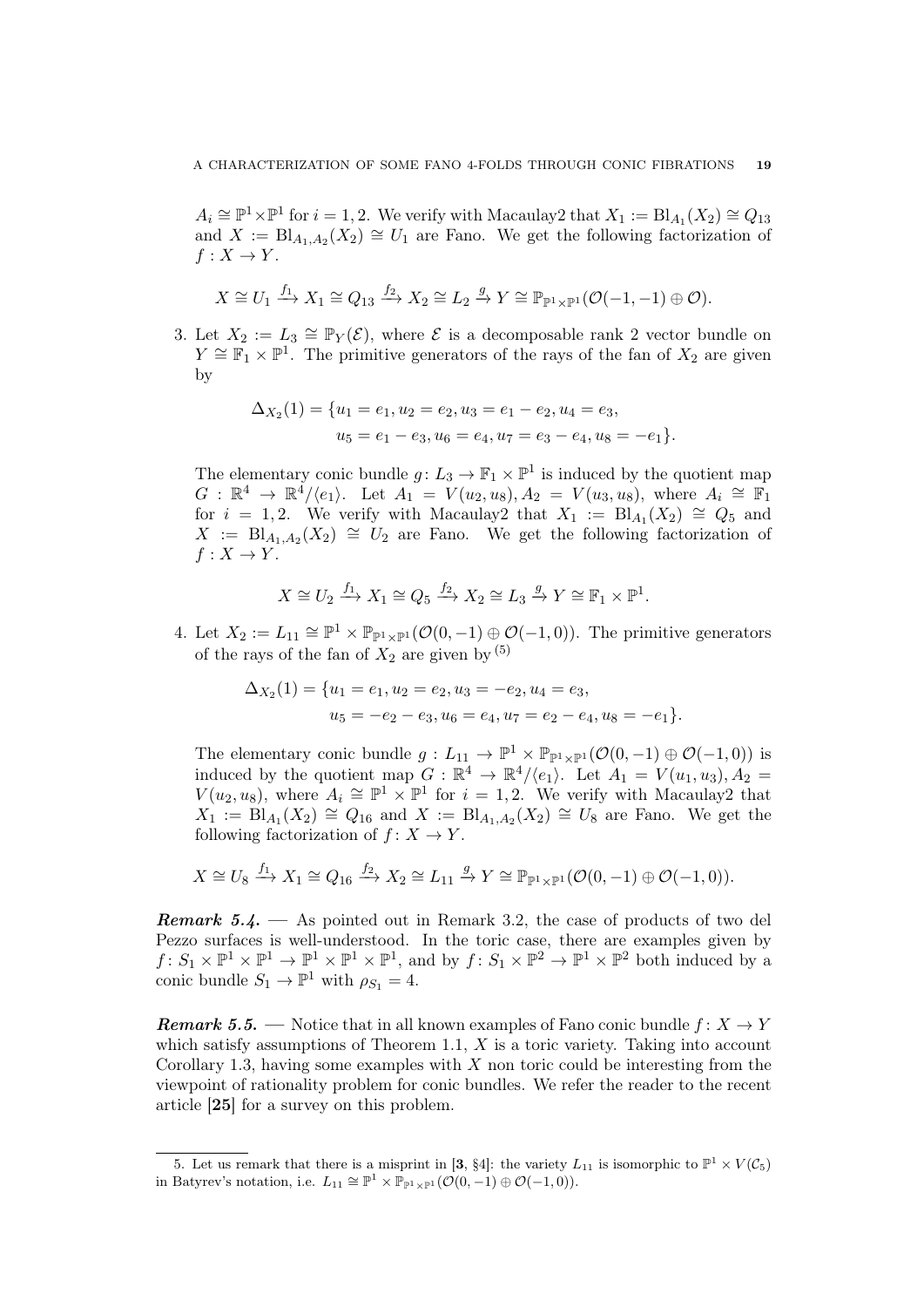#### Acknowledgements

This collaboration started during the conference "New Advances in Fano Manifolds" held in the University of Cambridge. Part of this work was developed during the first author's visit at MIMUW, University of Warsaw.

We would like to thank both institutions for their support and hospitality, and to the organizers of the conference for making this event successful. We are very grateful to Cinzia Casagrande, Grzegorz Kapustka and Jarosław Wiśniewski for many valuable conversations.

We also express our thanks to the anonymous referees for their careful reading of our paper, and for the important suggestions which have allowed us to improve it.

The first author was founded by Hua Loo-Keng Center for Mathematical Sciences, AMSS, CAS (National Natural Science Foundation of China No. 11688101). The second author was supported by Polish National Science Center grants 2013/08/A/ST1/00804 and 2016/23/G/ST1/04828.

#### References

- [1] T. ANDO. On extremal rays of the higher-dimensional varieties. Invent. Math., 81:347– 357, 1985.
- [2] V. V. Batyrev. On the classification of smooth projective toric varieties. Tohoku Math. J. (2), 43(4):569–585, 1991.
- [3] V. V. Batyrev. On the classification of toric Fano 4-folds. J. Math. Sci. (New York), 94(1):1021–1050, 1999. Algebraic geometry, 9.
- [4] A. BEAUVILLE. Varieties de Prym et Jacobiennes intermédiaires. Ann. Scient. Ec. Norm. Sup., pages 309–391, 1977.
- [5] C. Birkar, P. Cascini, C.D. Hacon, and J. McKernan. Existence of minimal models for varieties of log general type. J. Amer. Math. Soc., 23:405–468, 2010.
- [6] C. Casagrande. Quasi-elementary contractions of Fano manifolds. Compos. Math., 144:1429–1460, 2008.
- [7] C. Casagrande. On Fano manifolds with a birational contraction sending a divisor to a curve. Michigan Math. J., 58:783–805, 2009.
- [8] C. Casagrande. Mori Dream Spaces and Fano varieties. Lecture notes. Available at https://sites.google.com/site/cinziacasagrandehome/, 2012.
- [9] C. Casagrande. On the Picard number of divisors in Fano manifolds. Ann. Scient.  $\dot{E}c.$  Norm. Sup., 45:363-403, 2012.
- [10] C. CASAGRANDE and S. DRUEL. Locally unsplit families of rational curves of large anticanonical degree on Fano manifolds. Int. Math. Res. Not. IMRN, (21):10756–10800, 2015.
- [11] D. A. COX, J. B. LITTLE, and H. K. SCHENCK. Toric varieties, volume 124 of Graduate Studies in Mathematics. American Mathematical Society, Providence, RI, 2011.
- [12] G. Della Noce. On the Picard number of singular Fano varieties. Int. Math. Res. Not., pages 955–990, 2014.
- [13] O. Fujino. Notes on toric varieties from Mori theoretic viewpoint. Tohoku Math. J.  $(2), 55(4): 551-564, 2003.$
- [14] O. FUJINO and H. SATO. Introduction to the toric Mori theory. *Michigan Math. J.*, 52(3):649–665, 2004.
- [15] K. Fujita. Around the Mukai conjecture for Fano manifolds. Eur. J. Math.,  $2(1):120-$ 139, 2016.
- [16] F. Gounelas and A. Javanpeykar. Invariants of Fano varieties in families. Mosc. Math. J., 18(2):305–319, 2018.